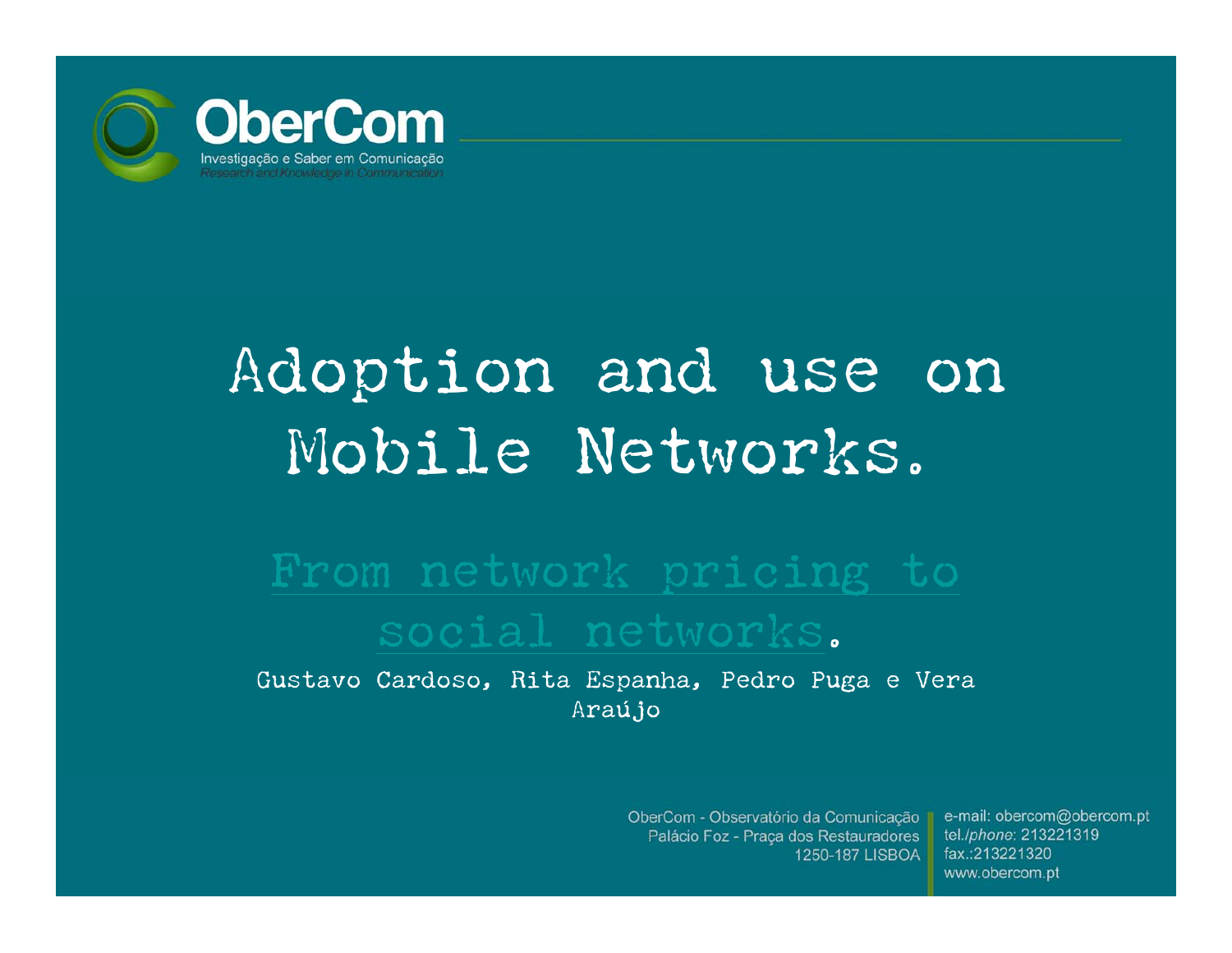

### <questions>

OberCom - Observatório da Comunicação Palácio Foz - Praça dos Restauradores 1250-187 LISBOA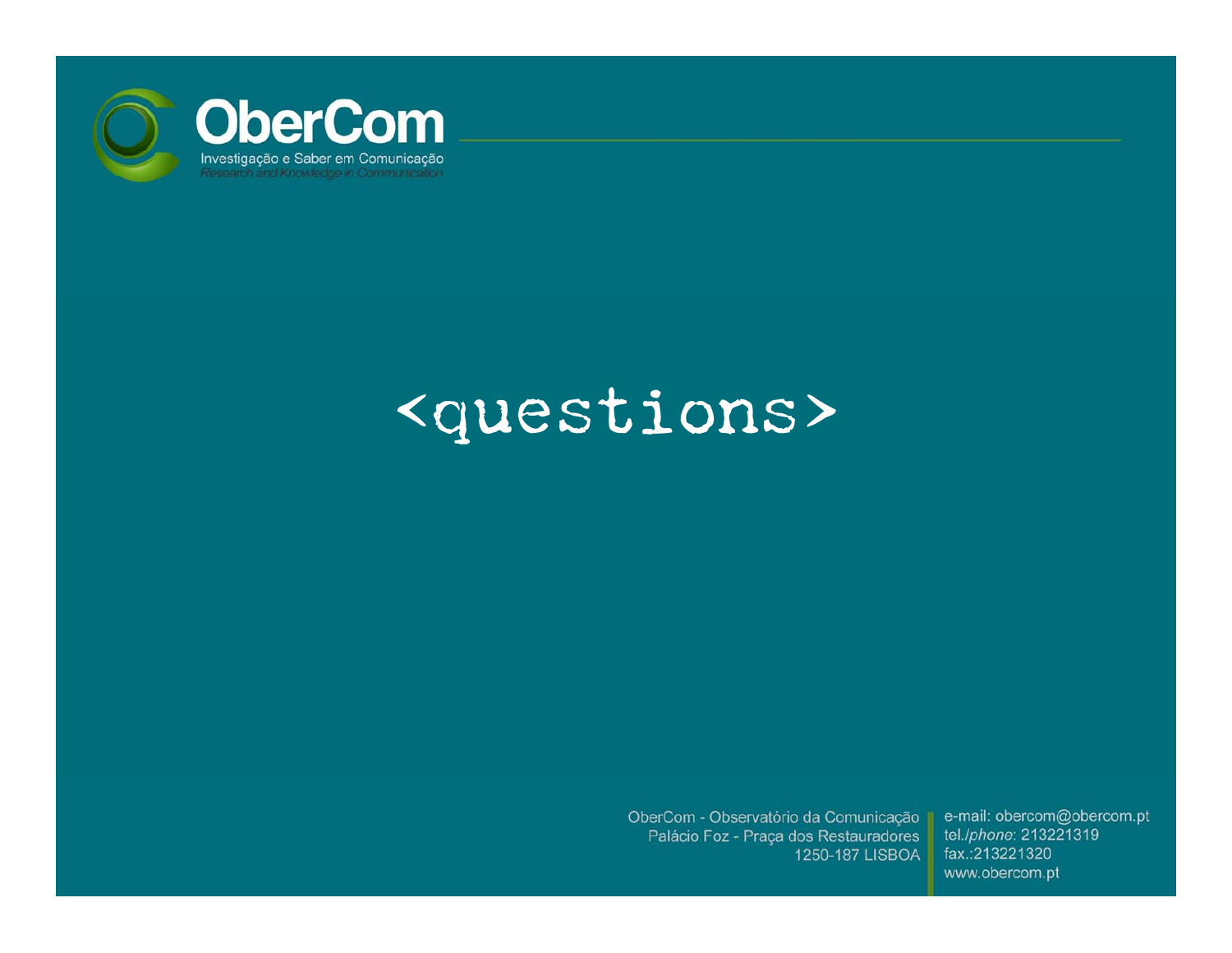

## Pricing has been one of the key instruments for mobile phone operators to gain market share.

OberCom - Observatório da Comunicação Palácio Foz - Praça dos Restauradores 1250-187 LISBOA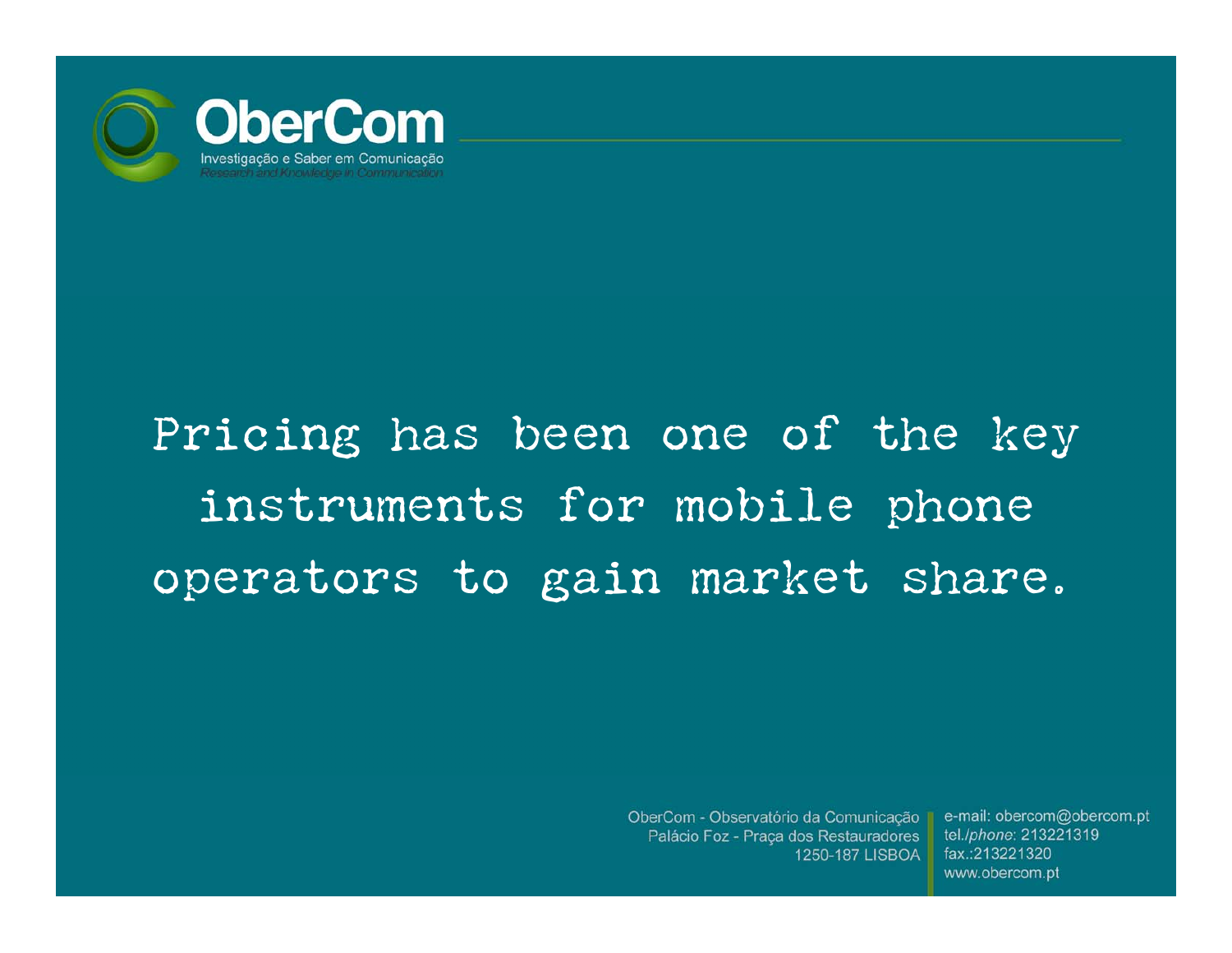

# Brand Marketing by targeting specific segments of users (young people, women, etc.) has been another.

OberCom - Observatório da Comunicação II Palácio Foz - Praça dos Restauradores 1250-187 LISBOA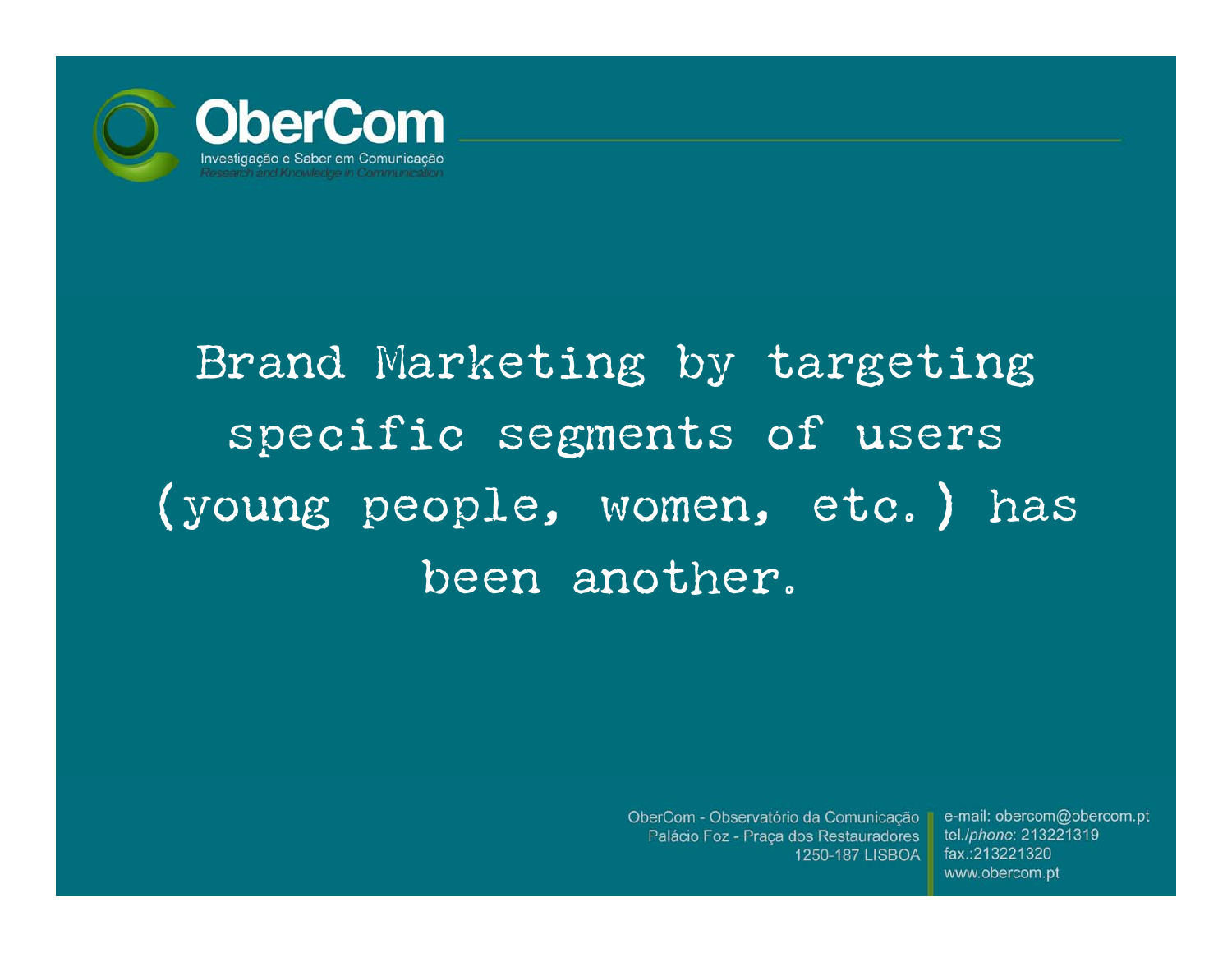

### But, do brands have a life of their own? That is, can social networks, built outside the mobile phone networks explain, as much, why you use a specific Mobile operator?

OberCom - Observatório da Comunicação II Palácio Foz - Praça dos Restauradores 1250-187 LISBOA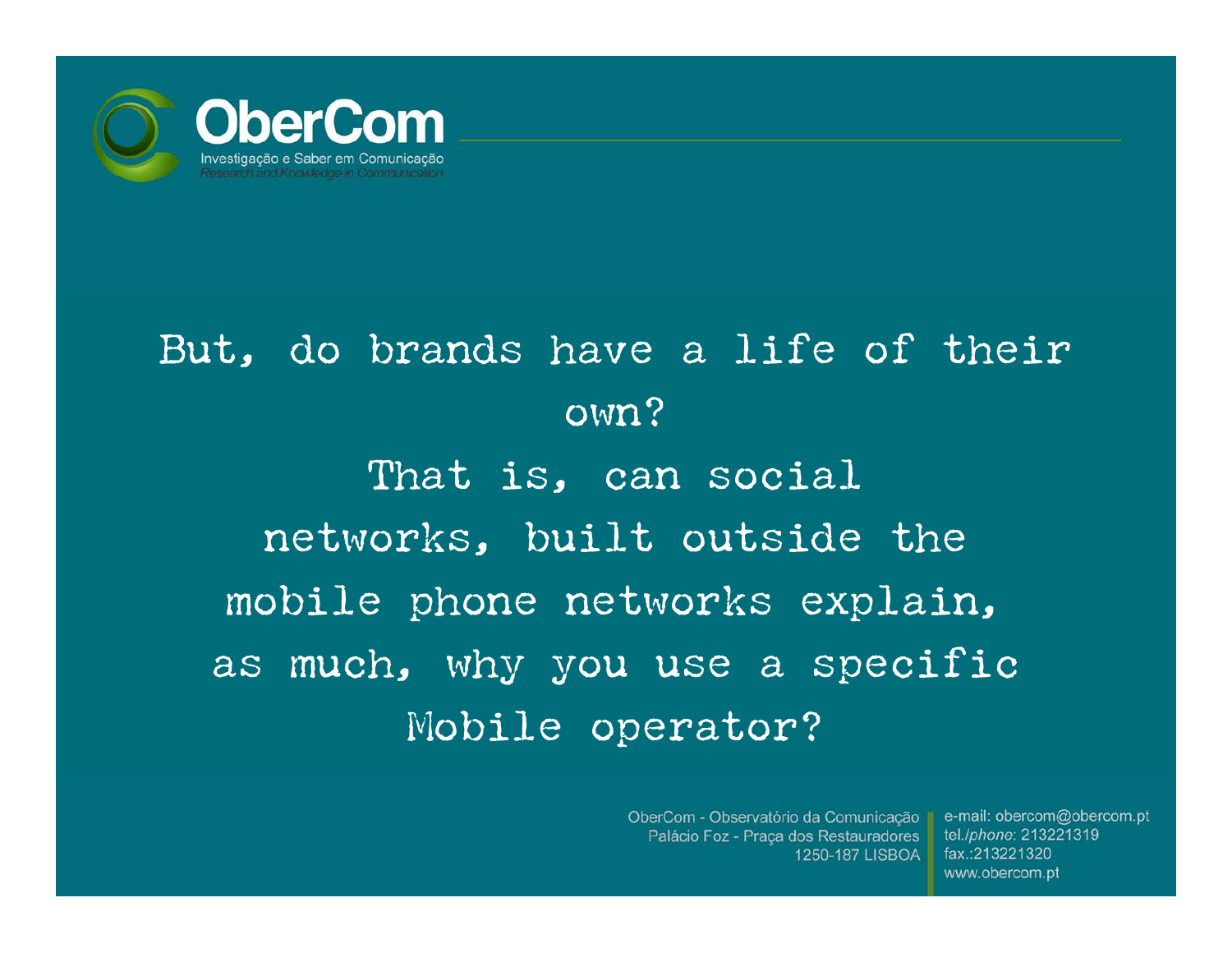

If marketing and pricing play <sup>a</sup> role on starting network use, does "who you are" play <sup>a</sup> similar role on keeping the users "in" the network?

> OberCom - Observatório da Comunicação II Palácio Foz - Praça dos Restauradores 1250-187 LISBOA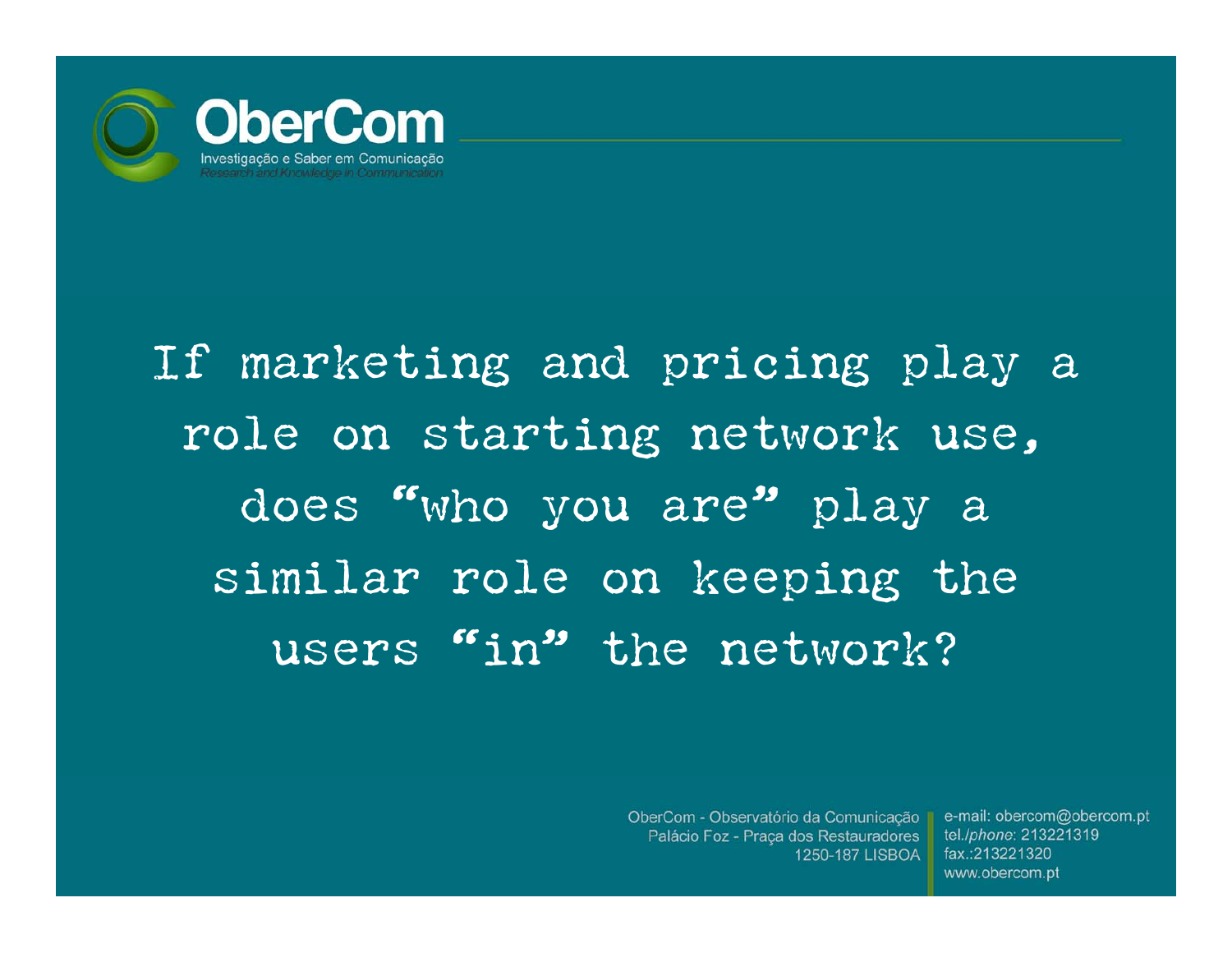

# What are the implications for Mobile operators strategy building and customer relationship if the study of socialization in networks can provide new answers?

OberCom - Observatório da Comunicação || Palácio Foz - Praça dos Restauradores 1250-187 LISBOA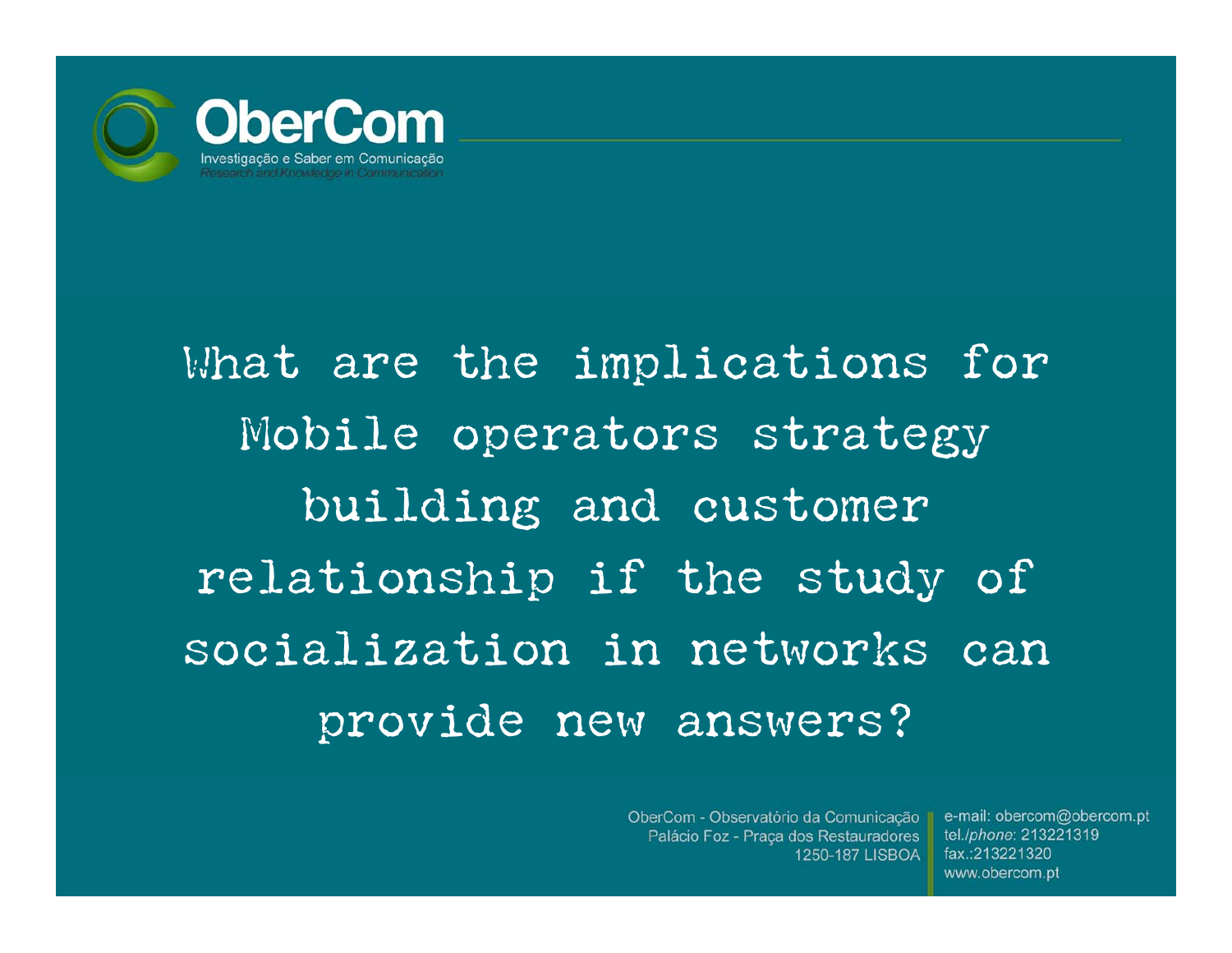

# </questions>

OberCom - Observatório da Comunicação Palácio Foz - Praça dos Restauradores 1250-187 LISBOA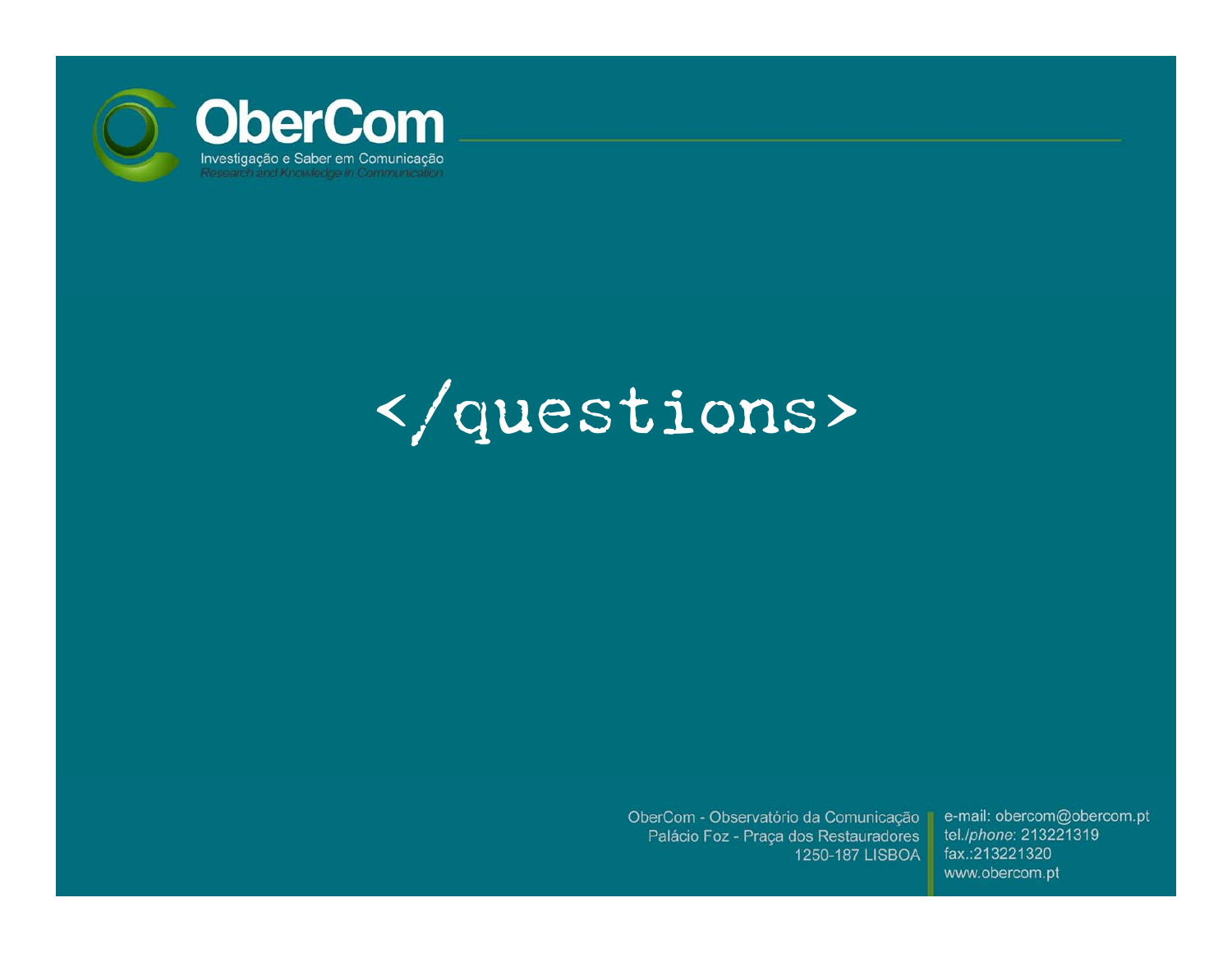

# The down slope curve of fixed telephone service

OberCom - Observatório da Comunicação Palácio Foz - Praça dos Restauradores 1250-187 LISBOA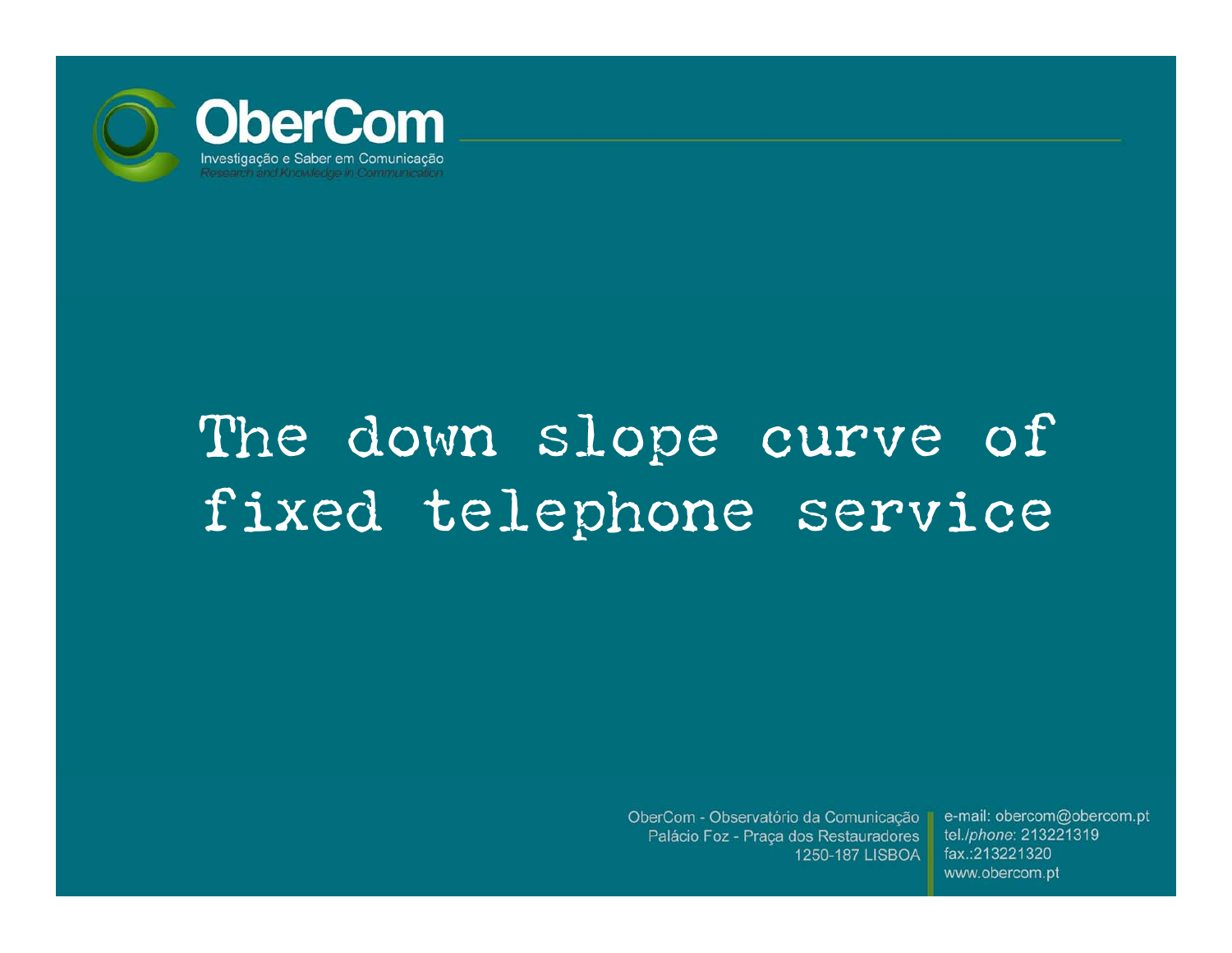

#### Total Main accesses (2001 to 3rd Quarter of 2007)



Note: The indicator "Total Main Accesses" corresponds to the sum of the indicators for ''number of analogue accesses'' and ''number of equivalent digital accesses'' with respect to direct access, including accesses installed at customer request, public payphones and the providers' own complement. The own complement of accesses is understood to be the complement of accesses for use by the provider itself (accesses pertaining to companies with which the provider has a dominant or group relationship are not included in its own complement and are accounted for as ''accesses installed at customer request''). The ''number of equivalent digital accesses'' corresponds to the sum of the number of lines pertaining to the fixed telephone

service supported in each installed digital access. In ISDN accesses the number of equivalent accesses is two for each basic ISDN access and 30 for each primary ISDN access. Fractioned accesses are parts of primary ISDN accesses.

Unit: one acess.

Source: ICP-ANACOM.

OberCom - Observatório da Comunicação Palácio Foz - Praça dos Restauradores 1250-187 LISBOA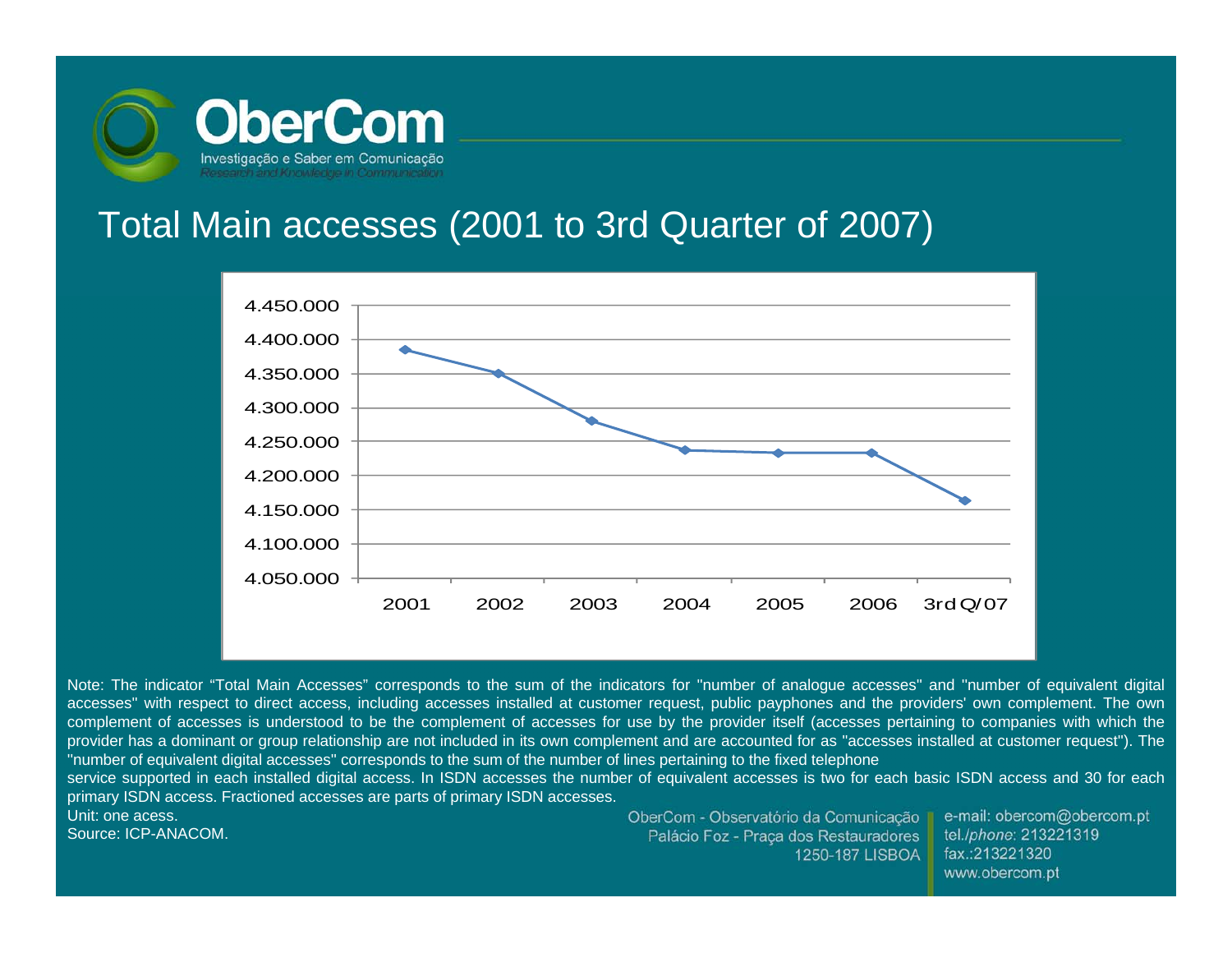

#### **Telephone penetration rate. Number of telephone accesses by 100 inhabitants (2001 to 2nd Quarter of 2007)**



Source: ICP-ANACOM, INE.

OberCom - Observatório da Comunicação Palácio Foz - Praça dos Restauradores 1250-187 LISBOA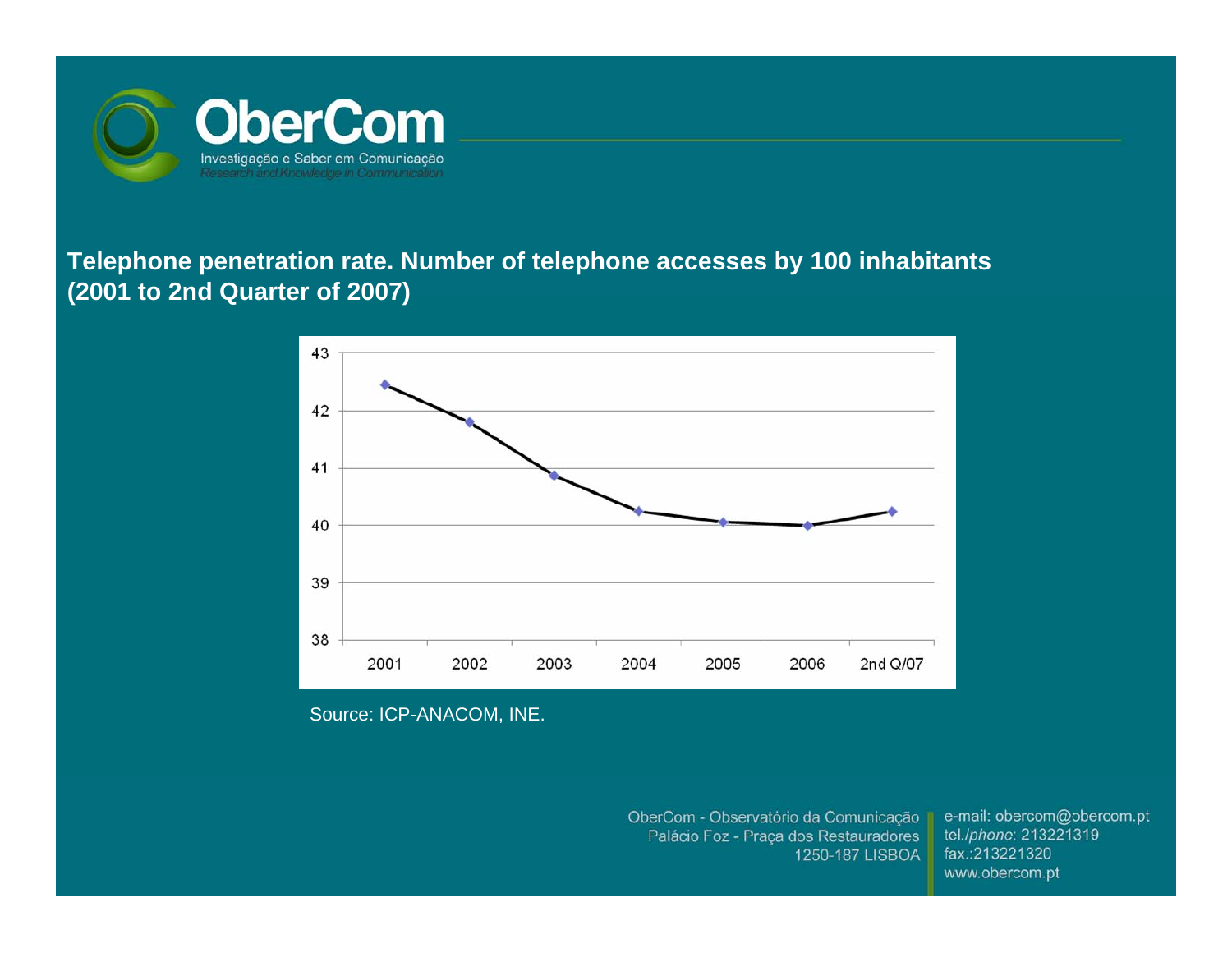

### <Mobile Telephone Service>

OberCom - Observatório da Comunicação Palácio Foz - Praça dos Restauradores 1250-187 LISBOA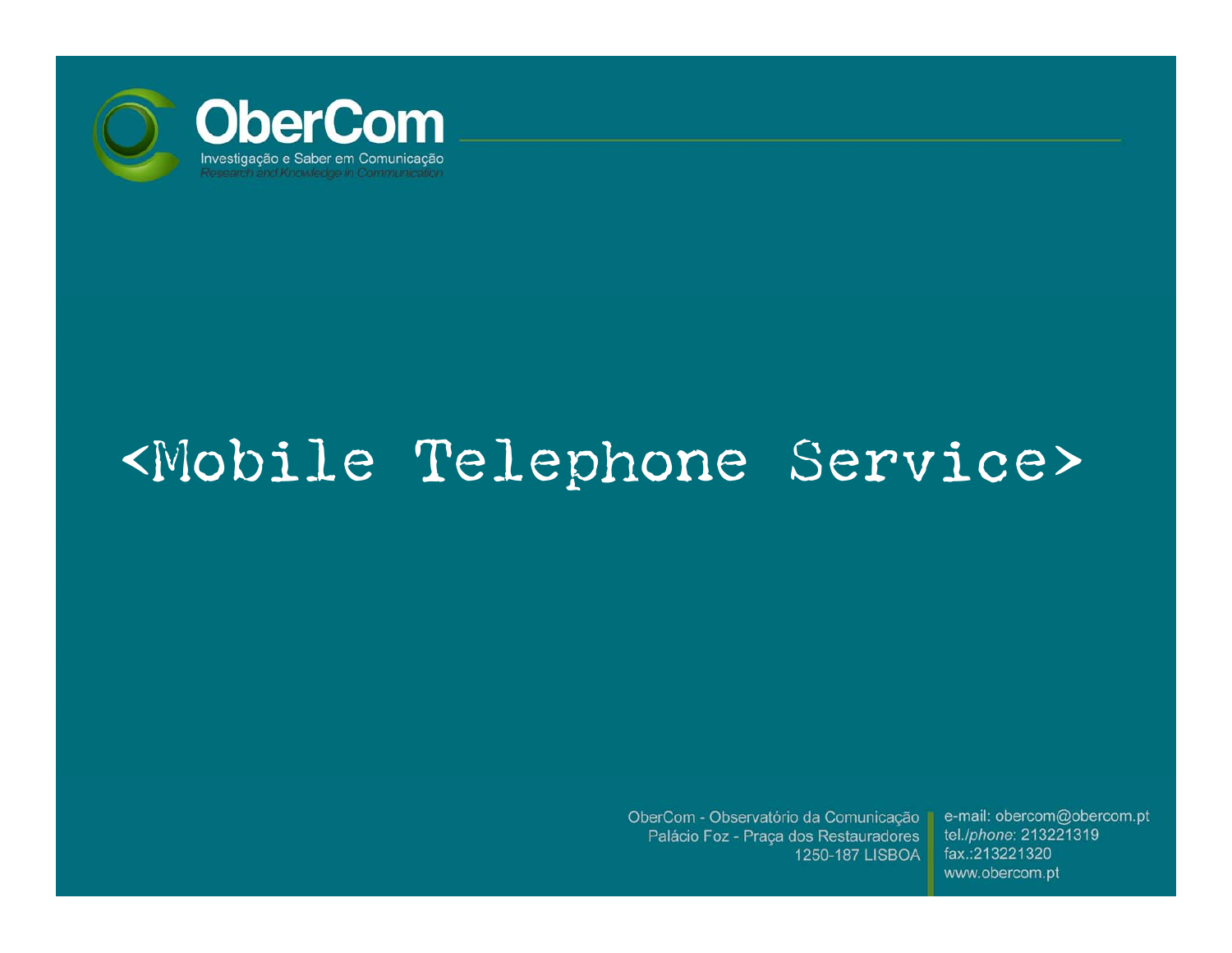

#### **Sent Written Messages (thousands), 2004 to 2007**



Source: ICP-ANACOM.

OberCom - Observatório da Comunicação Palácio Foz - Praça dos Restauradores 1250-187 LISBOA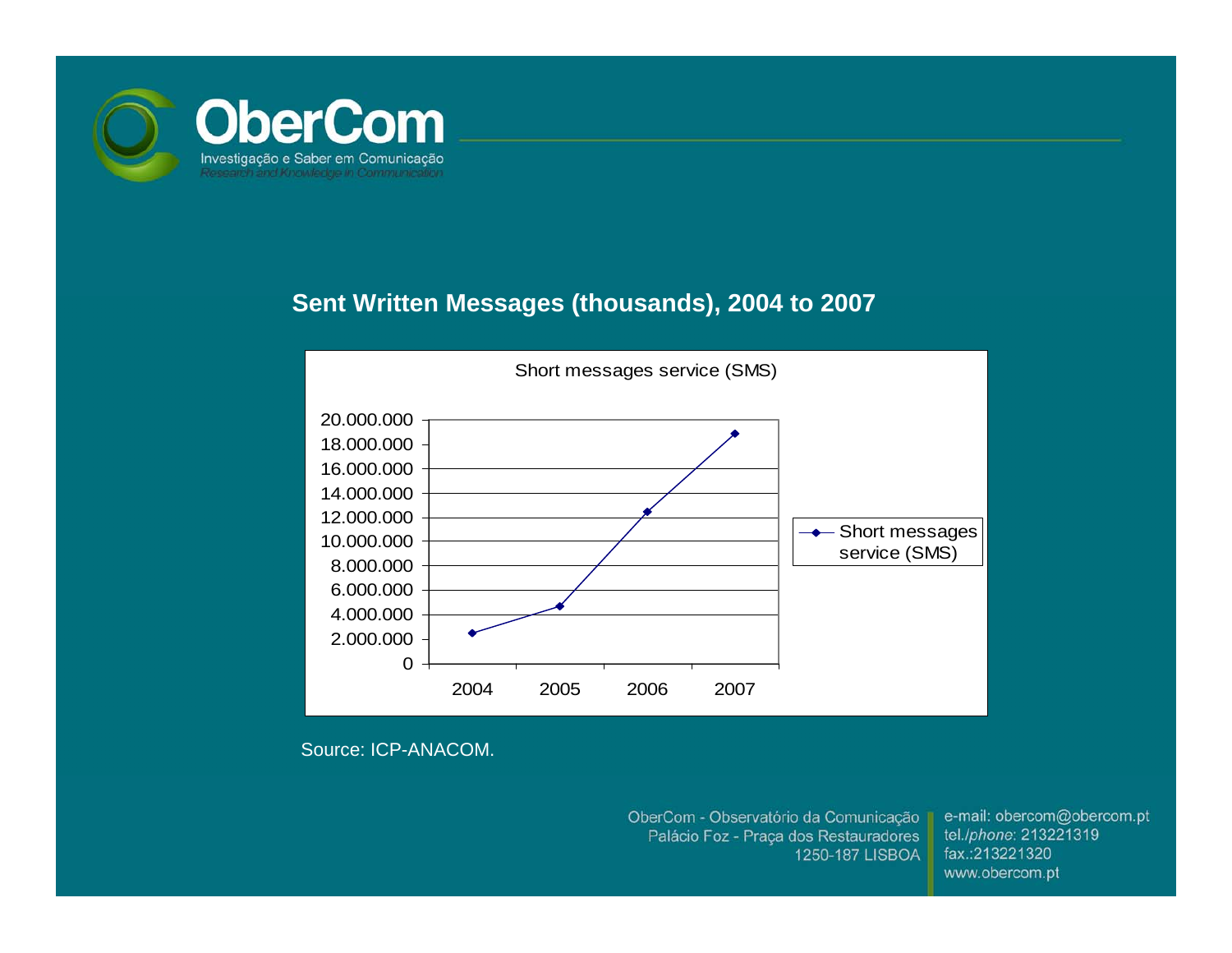

#### Subscribers, 2003 to 2007



Source: ICP-ANACOM.

OberCom - Observatório da Comunicação Palácio Foz - Praça dos Restauradores 1250-187 LISBOA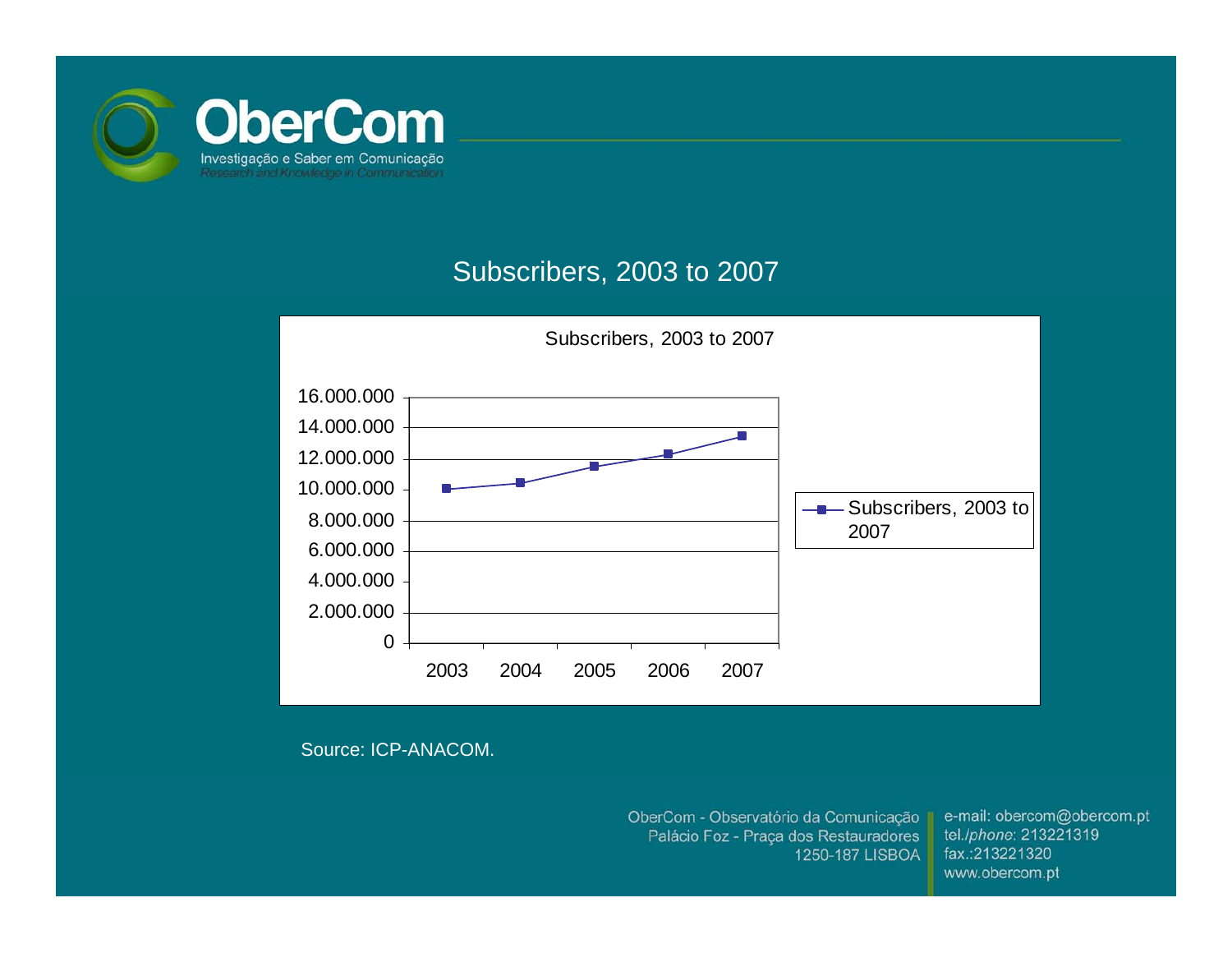

# Mobile Telephone Service Players

OberCom - Observatório da Comunicação Palácio Foz - Praça dos Restauradores 1250-187 LISBOA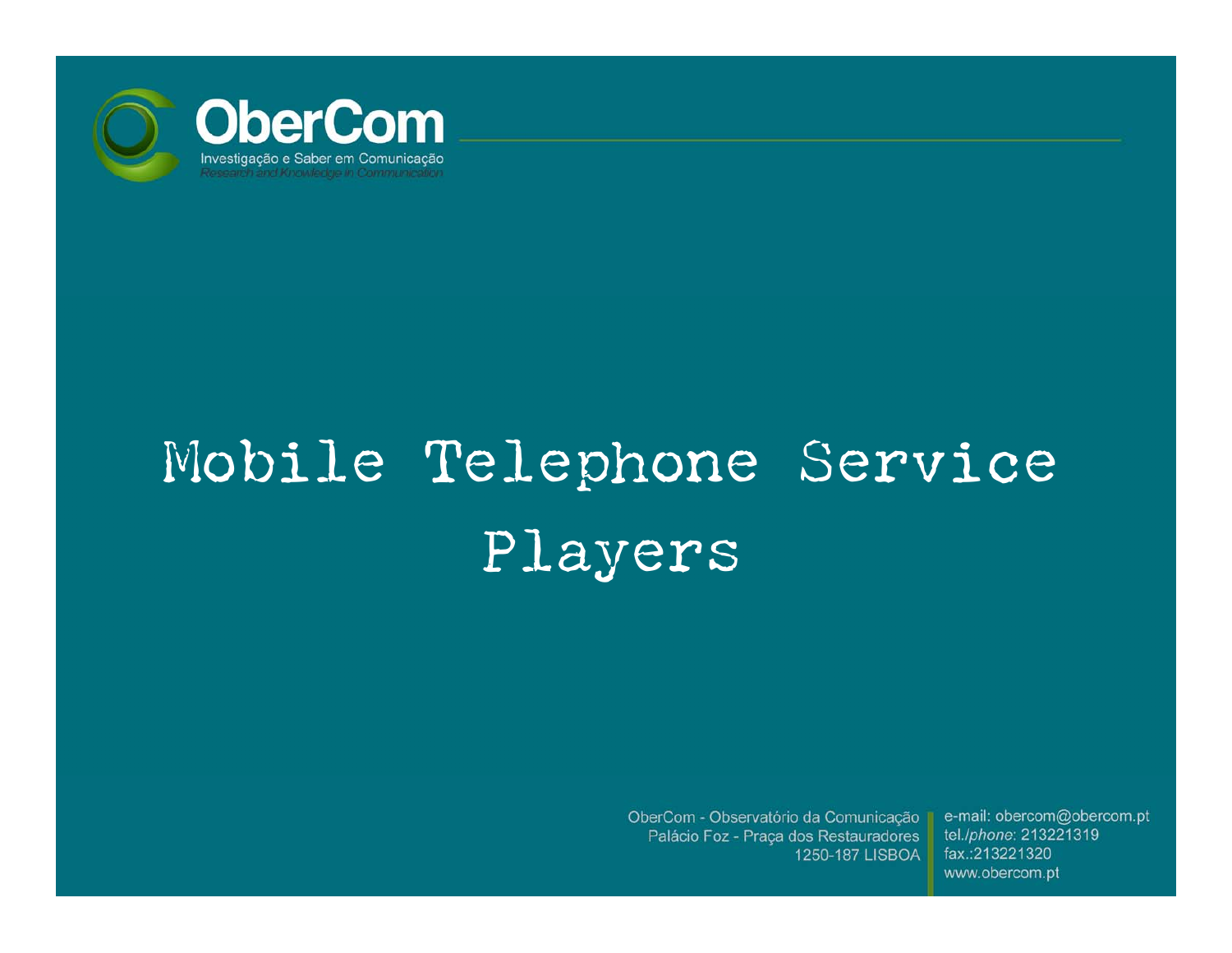







MVNO (Mobile Virtual Network Operator) – created in 2007

> OberCom - Observatório da Comunicação Palácio Foz - Praça dos Restauradores 1250-187 LISBOA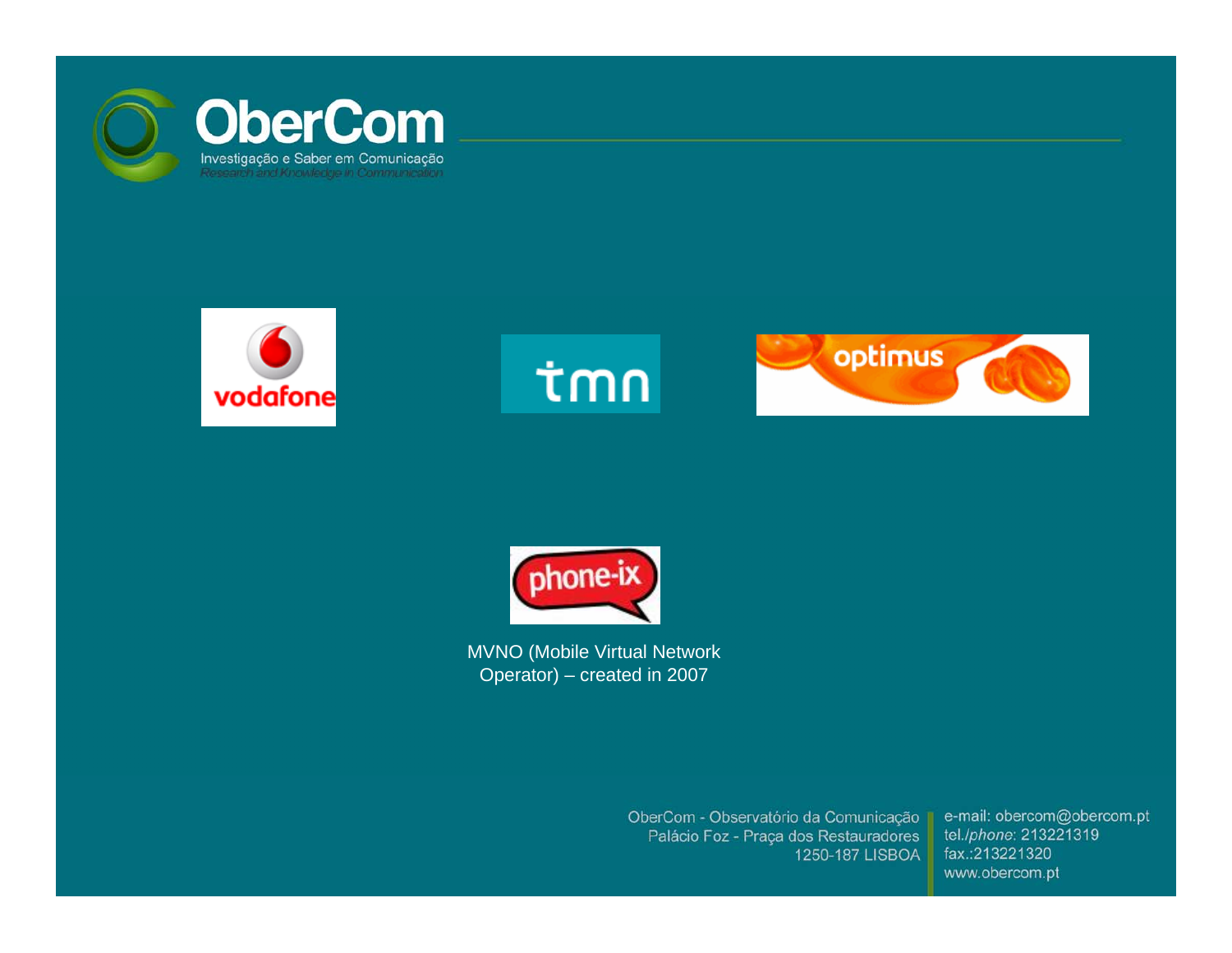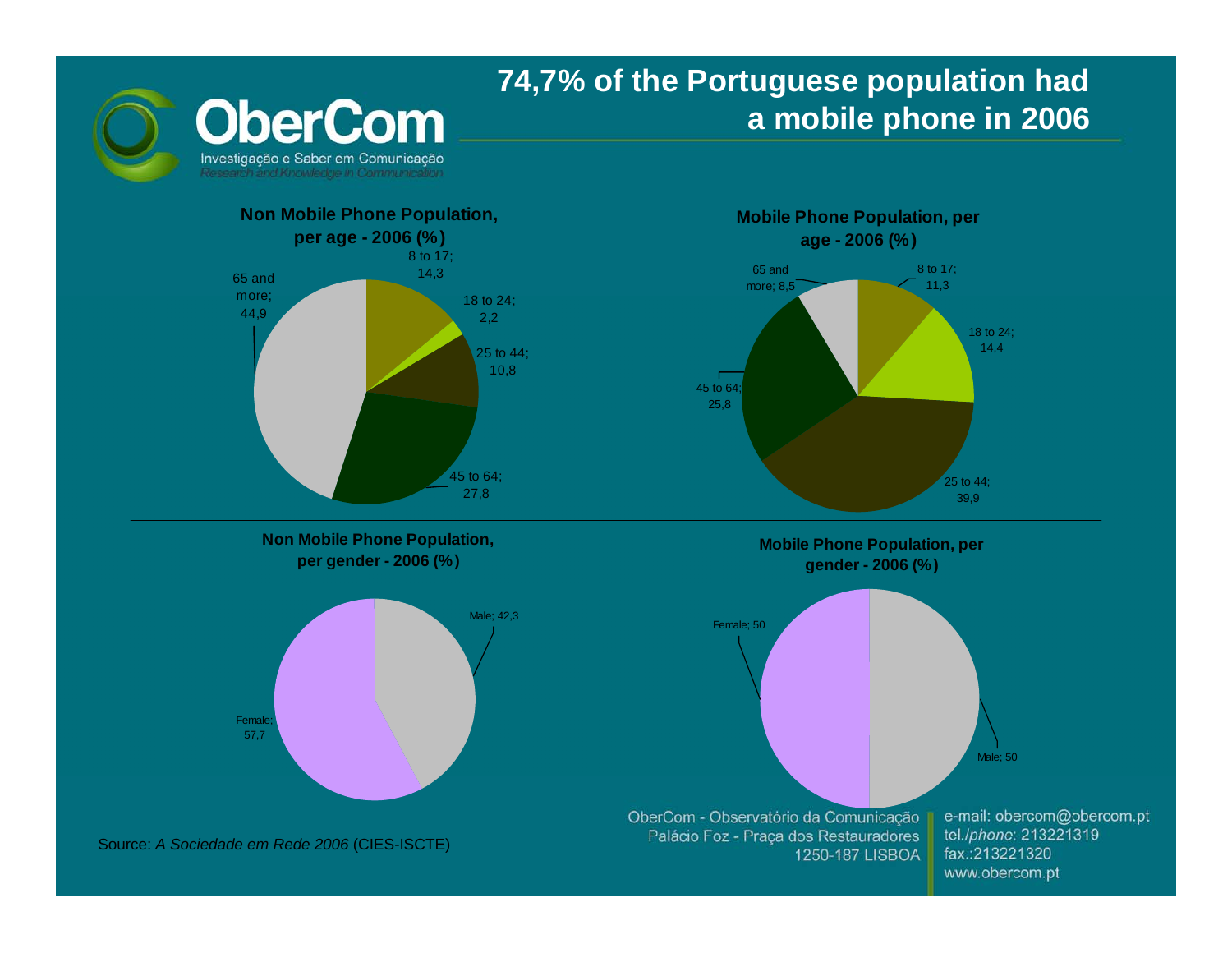

#### Portuguese Mobile Communications Market (2006)

|                                                 | <b>TMN</b><br>tmn | <b>Vodafone</b><br>vodafone | optimus<br><b>Optimus</b> |
|-------------------------------------------------|-------------------|-----------------------------|---------------------------|
| <b>Year of creation</b>                         | 1991              | 1992 (Telecel)              | 1998                      |
| <b>Ownership</b>                                | <b>PT Group</b>   | <b>Vodafone Group</b>       | <b>SonaeCom Group</b>     |
| <b>Clients 2005</b><br>(million)                | 5,3               | 4,3                         | 2,3                       |
| <b>Net results 2005</b><br>(million $\bigoplus$ | 109,9             | 169,3                       | 45                        |
| ARPU 2005 (€                                    | 22,8              | 25                          | 21,9                      |
| Nº employees 2005                               | 1188              | 1725                        | 2306 (SonaeCom<br>Group)  |

Source: *Financial reports TMN, Vodafone and Optimus*

OberCom - Observatório da Comunicação Palácio Foz - Praça dos Restauradores 1250-187 LISBOA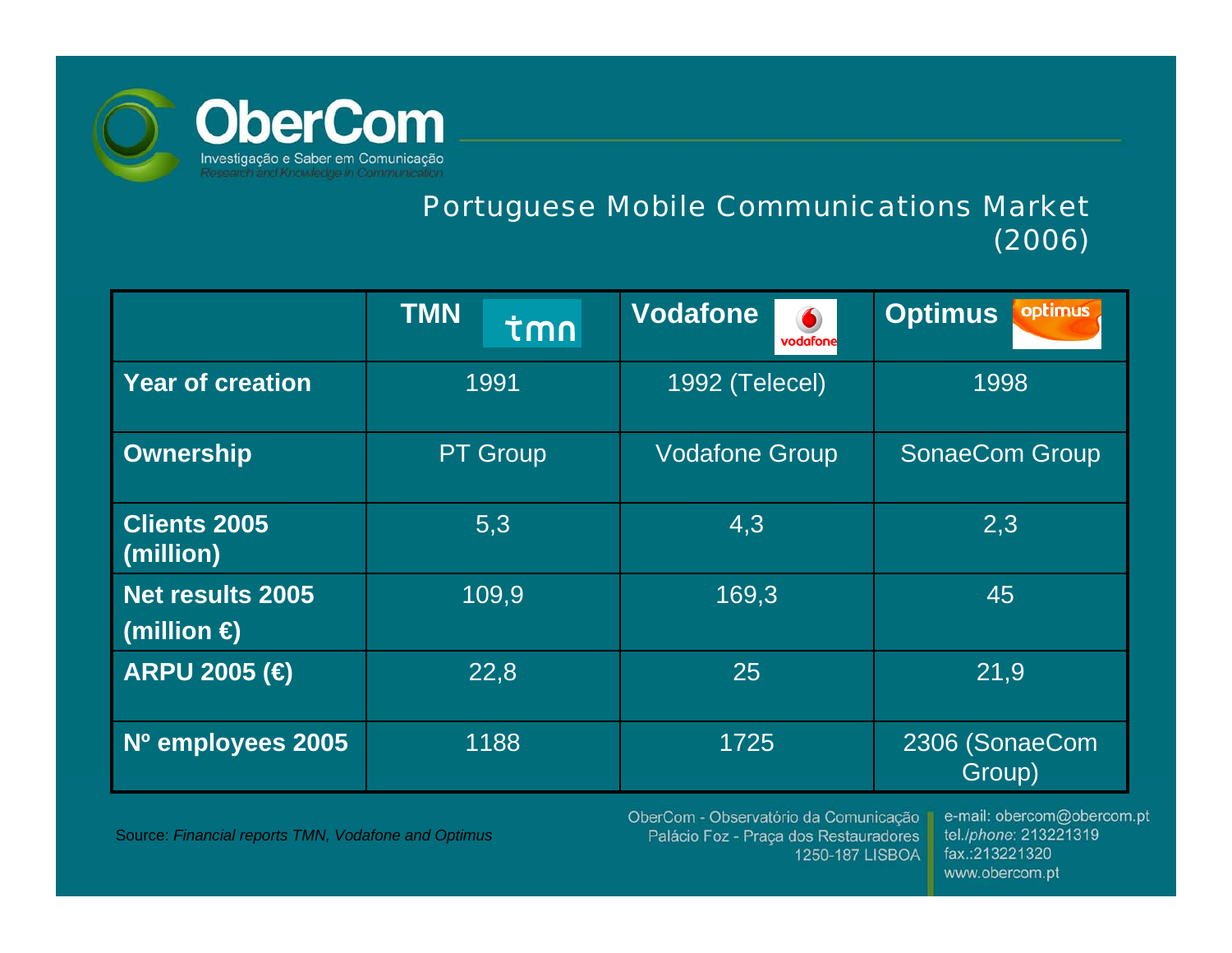

#### **Market Share of Mobile Operators - 2006 (%)**



Source: *A Sociedade em Rede 2006* (CIES-ISCTE)

OberCom - Observatório da Comunicação Palácio Foz - Praça dos Restauradores 1250-187 LISBOA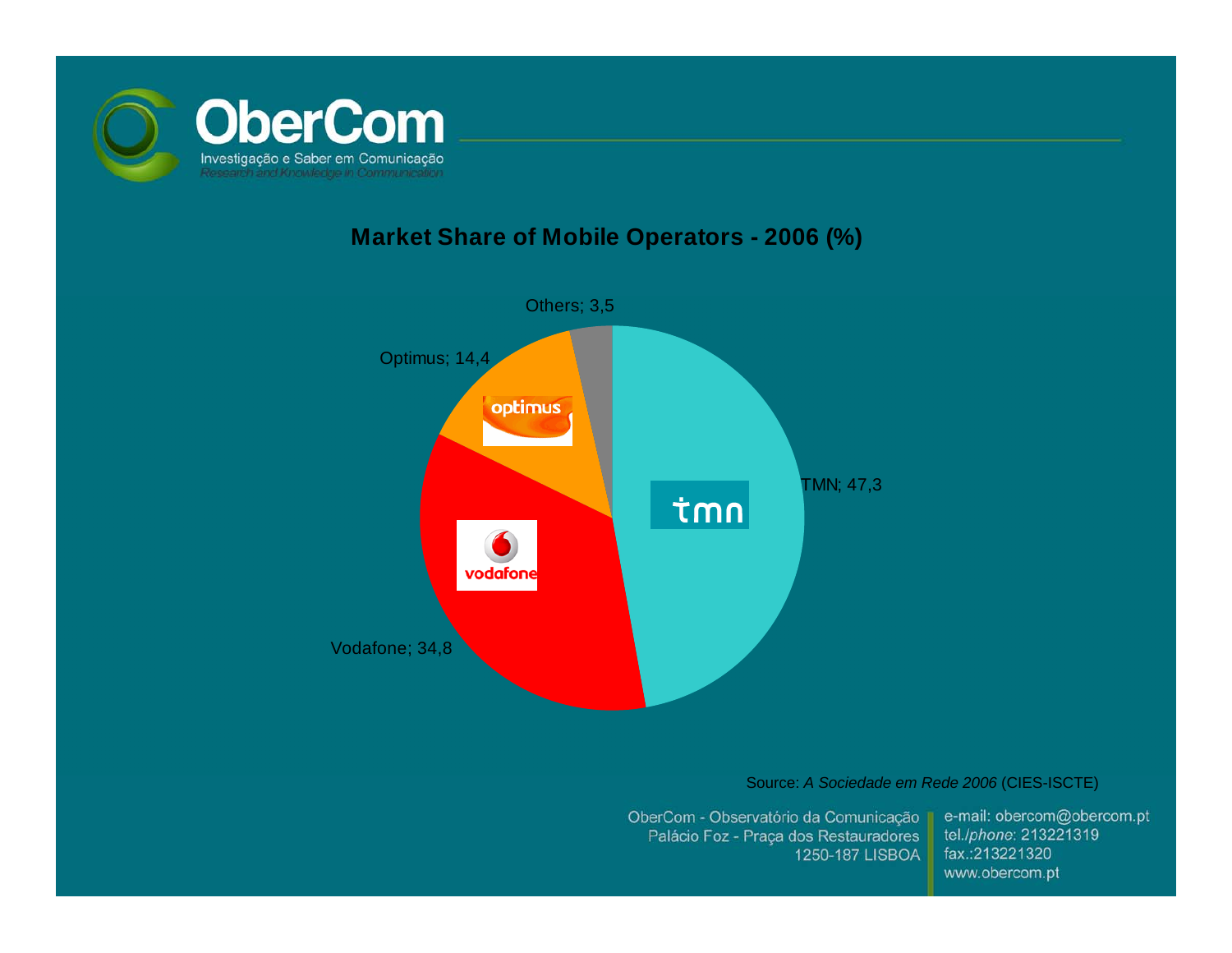

#### **Mobile Phone users per Network Operator and Age (%)**



8 to 24 ■ 25 to 44 ■ 45 to 64 ■ 65 +

Source: *A Sociedade em Rede 2006* (CIES-ISCTE)

OberCom - Observatório da Comunicação Palácio Foz - Praça dos Restauradores 1250-187 LISBOA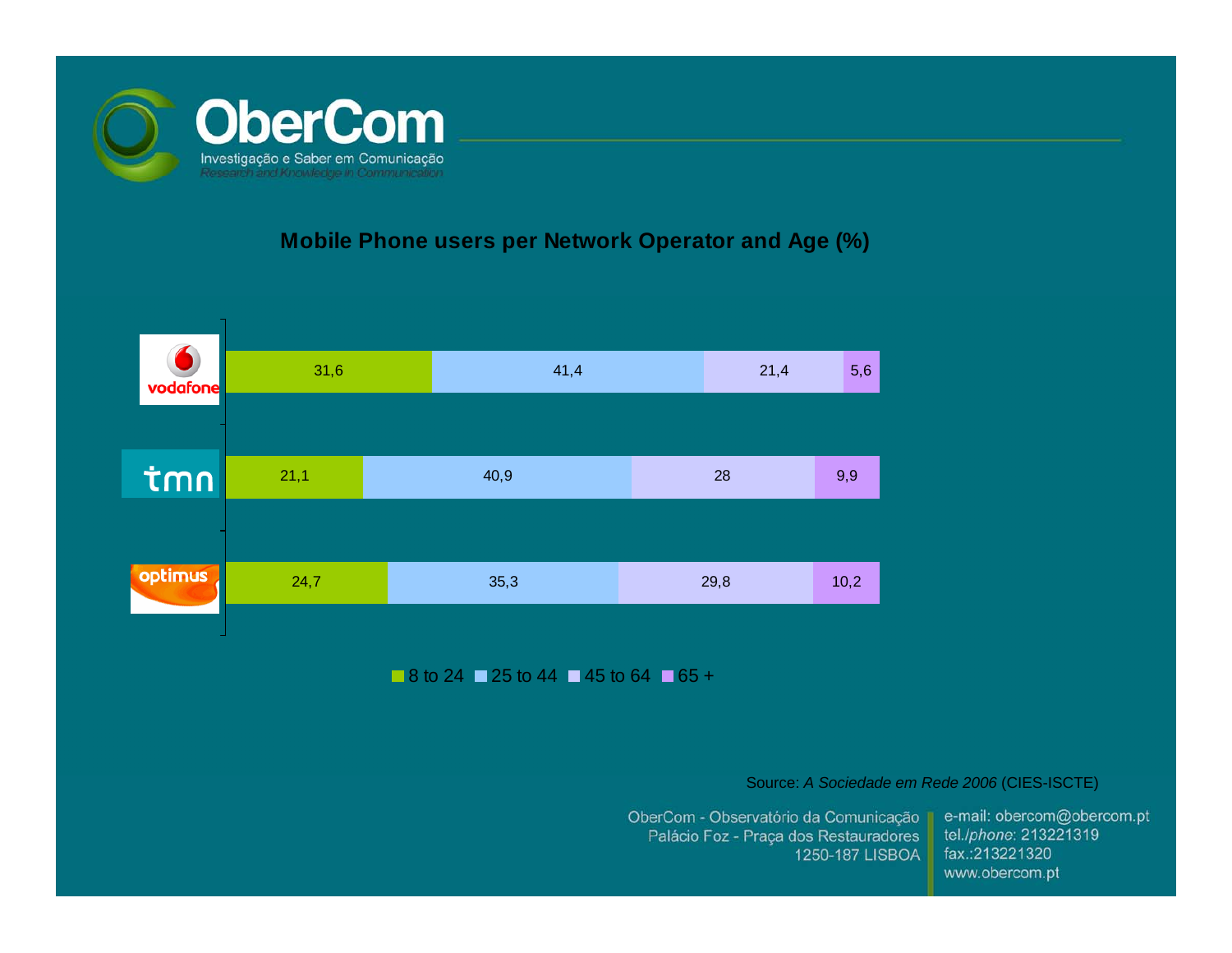

#### **Mobile Phone users per Network Operator and Gender (%)**



Male **⊒** Female

Source: *A Sociedade em Rede 2006* (CIES-ISCTE)

OberCom - Observatório da Comunicação || Palácio Foz - Praça dos Restauradores 1250-187 LISBOA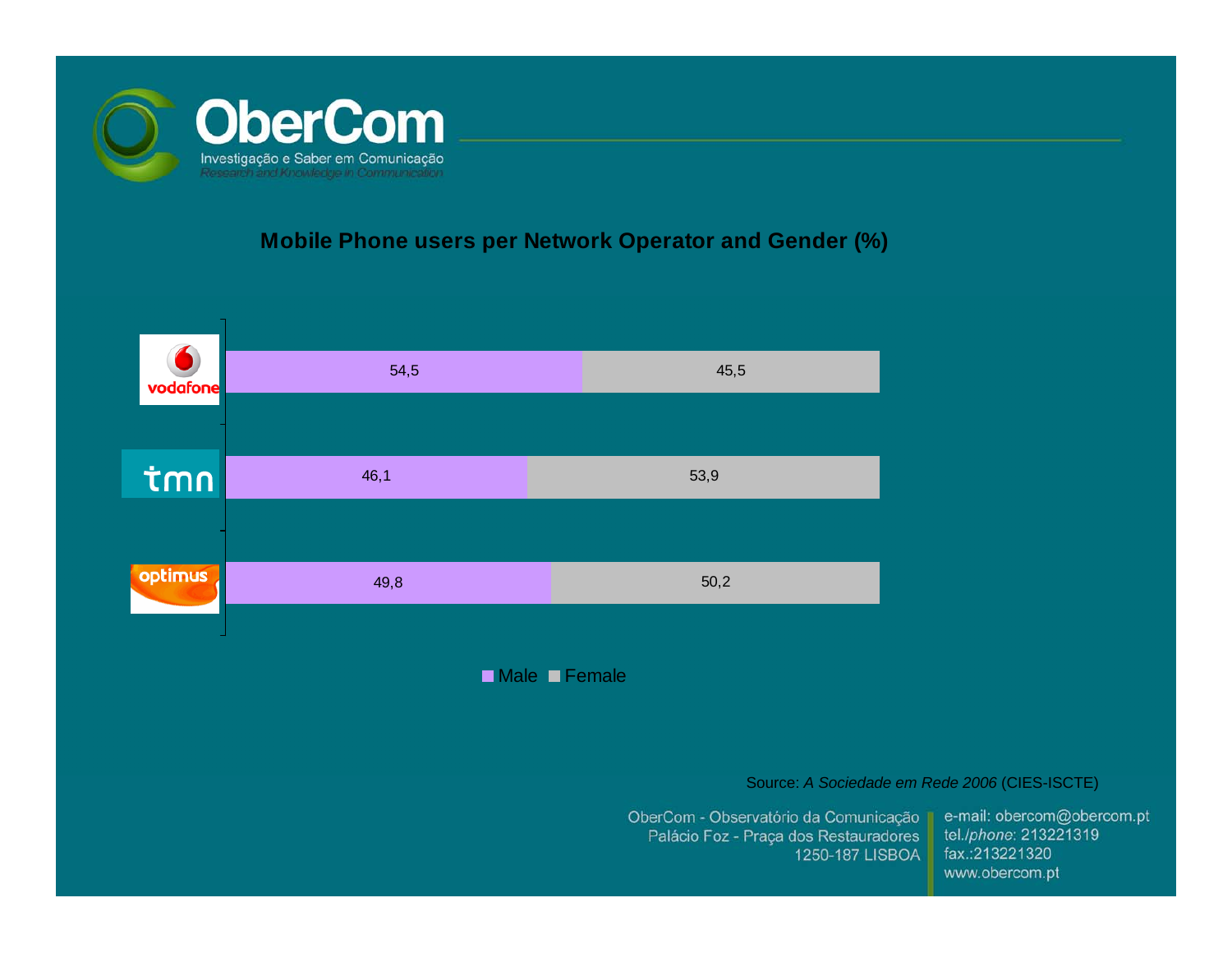

#### **Mobile Phone users per Network Operator and Region (%)**



Source: *A Sociedade em Rede 2006* (CIES-ISCTE)

OberCom - Observatório da Comunicação Palácio Foz - Praça dos Restauradores 1250-187 LISBOA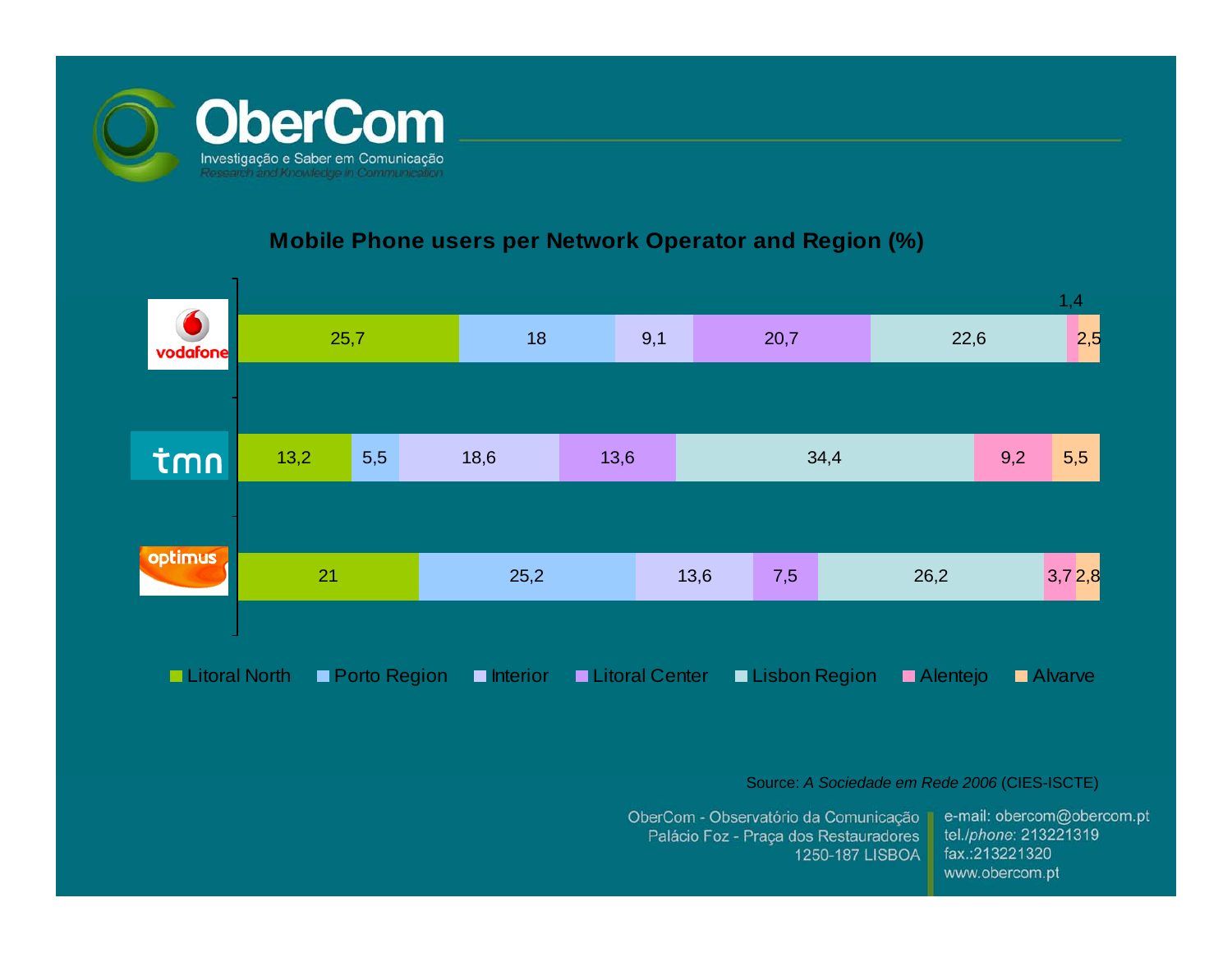

#### Usually reads newspapers (%)





#### Listens to one hour or more of radio per week (%)



#### Source: *A Sociedade em Rede 2006* (CIES-ISCTE)

OberCom - Observatório da Comunicação Palácio Foz - Praça dos Restauradores 1250-187 LISBOA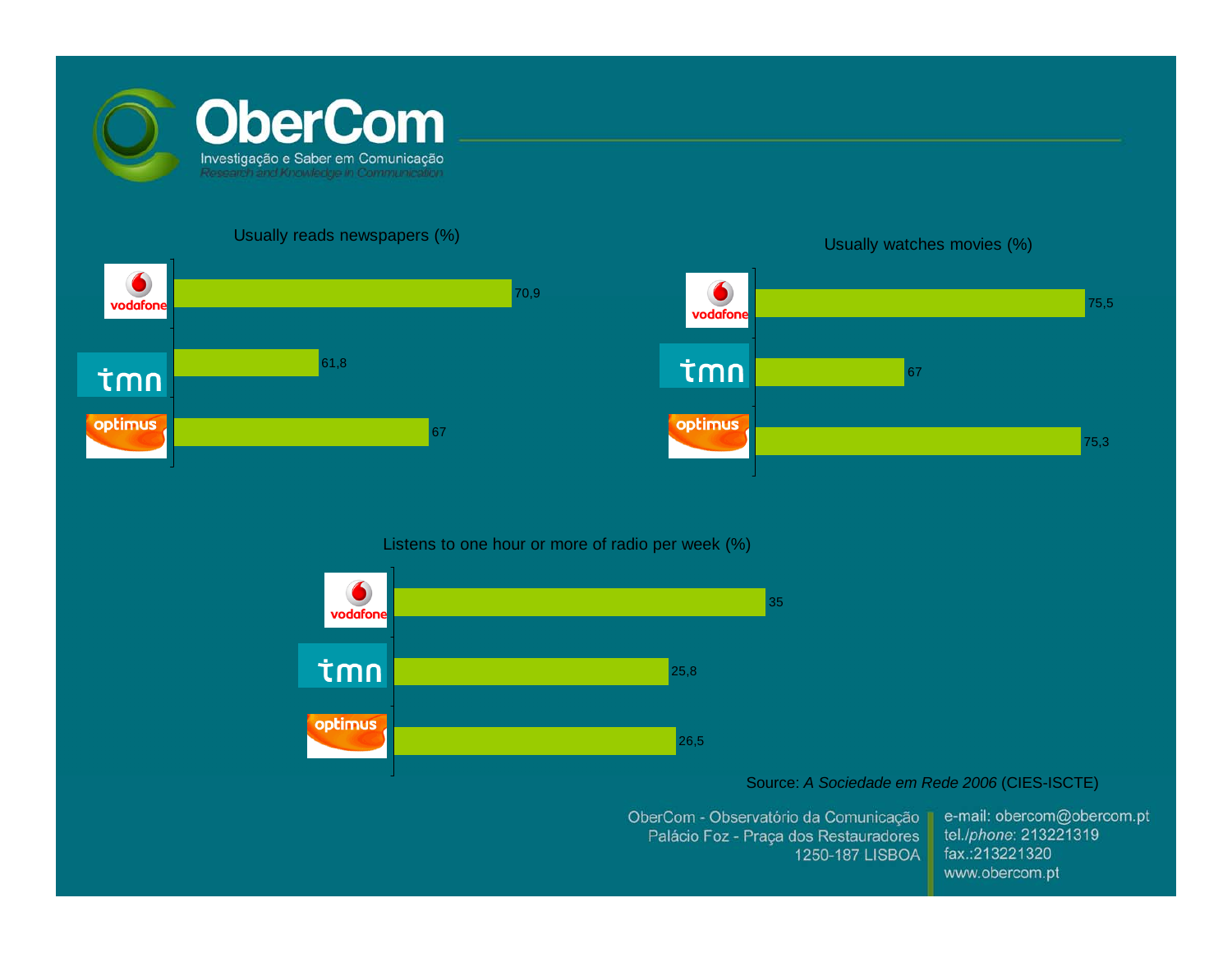

#### **Mobile Phone Price - How much would you be willing to pay for a new mobile phone? (%)**

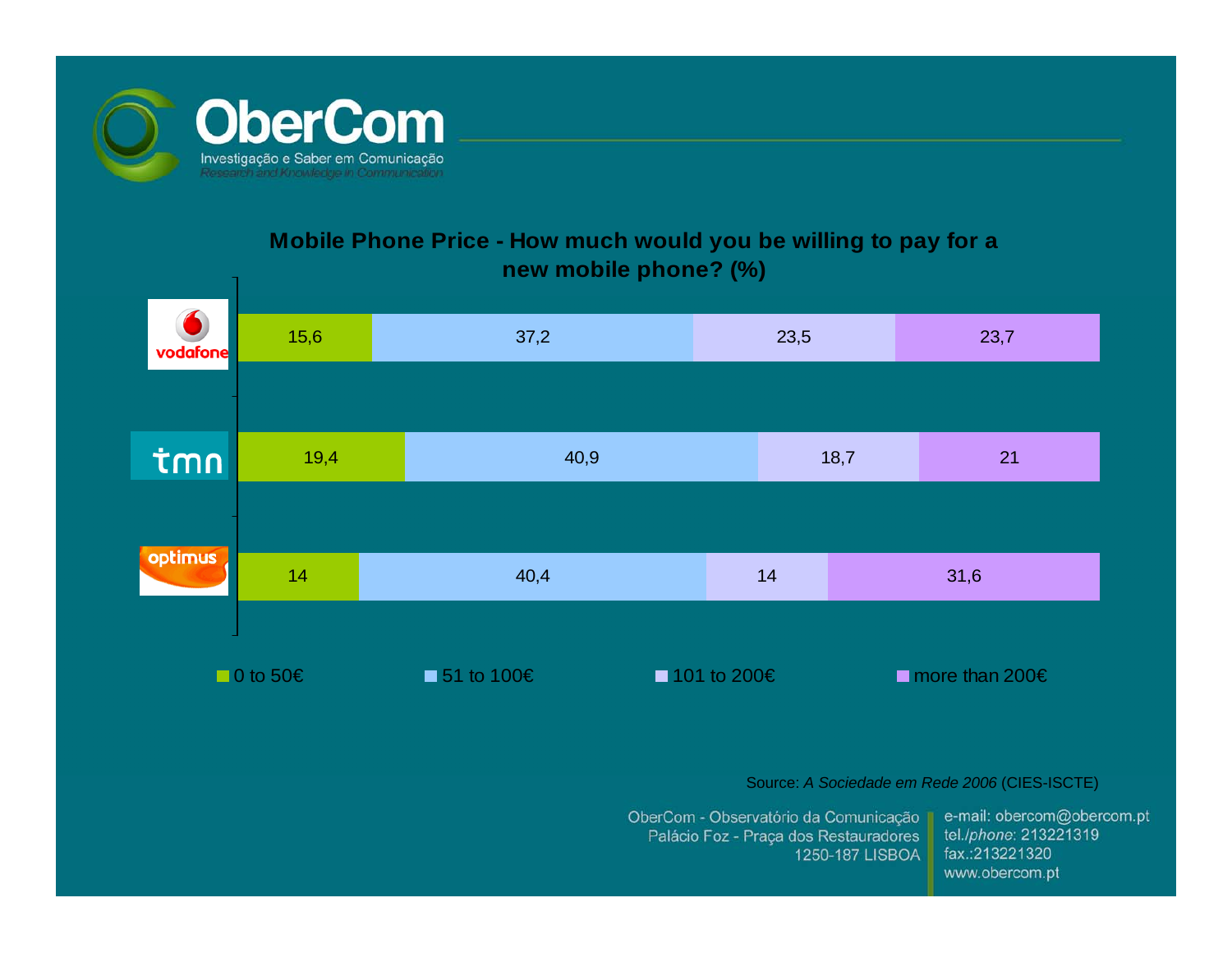

#### **Average number of SMS sent daily (%)**

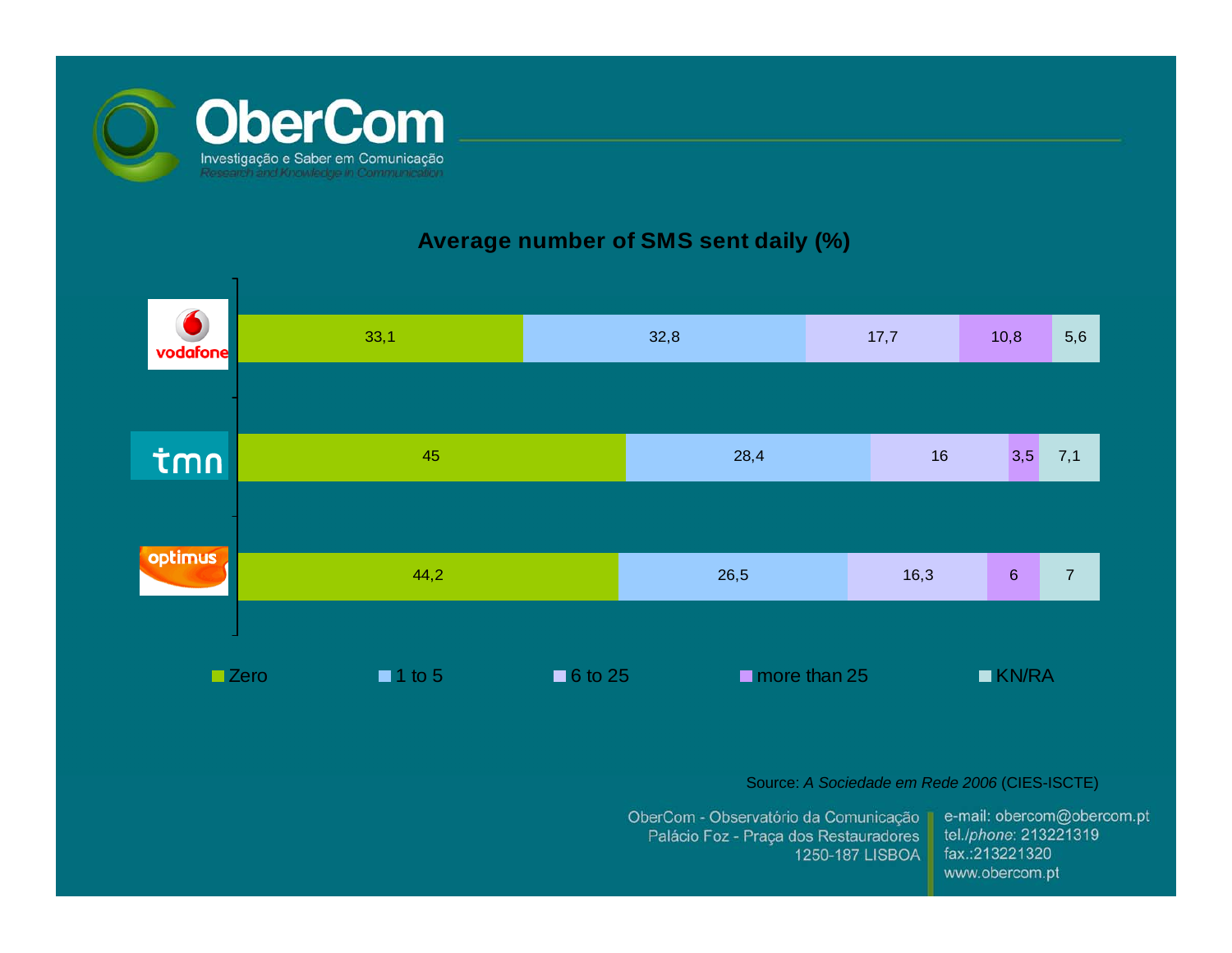

#### **Mobile Phone Characteristics (%)**



#### Source: *A Sociedade em Rede 2006* (CIES-ISCTE)

OberCom - Observatório da Comunicação Palácio Foz - Praça dos Restauradores 1250-187 LISBOA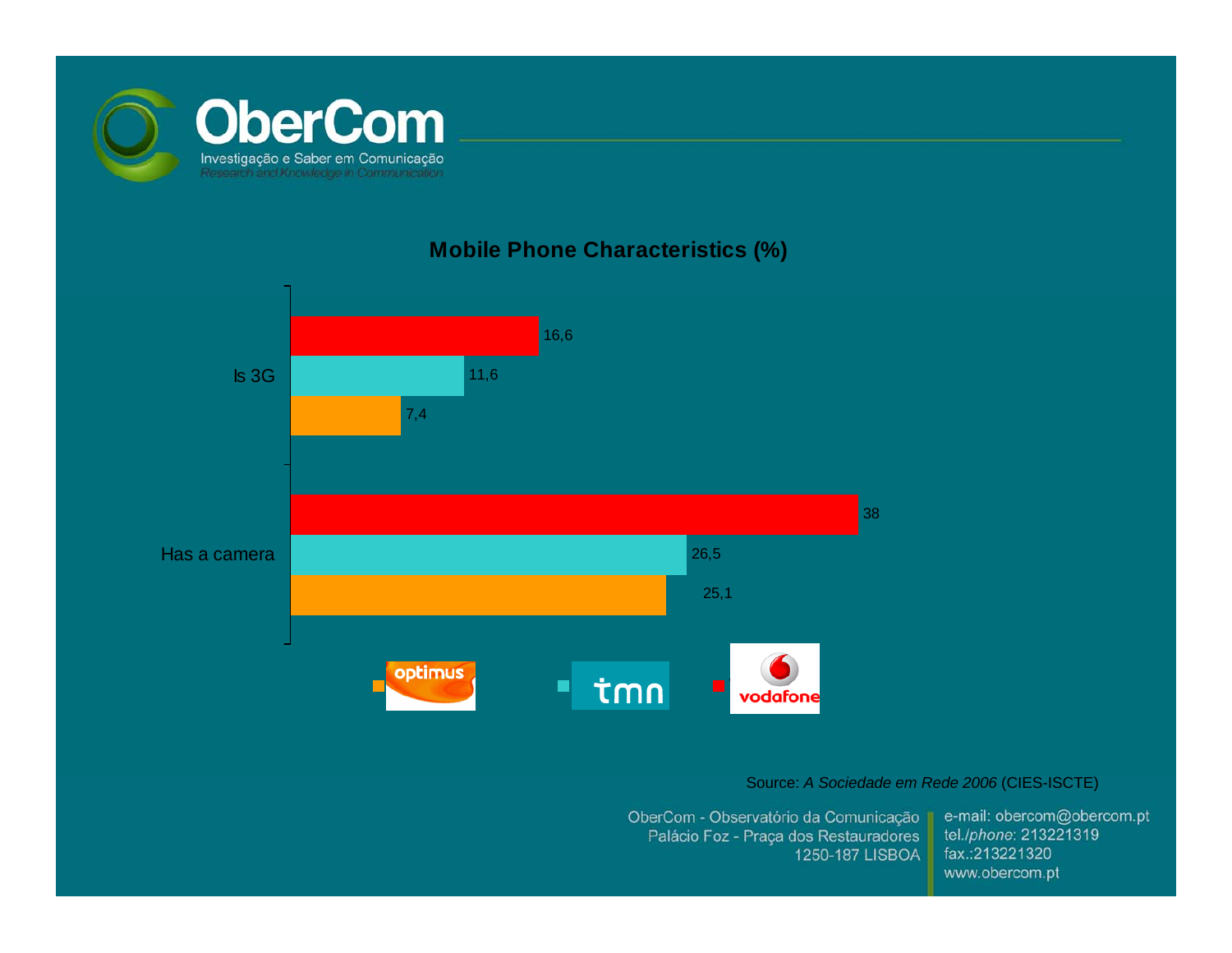

#### **Mobile Phone Uses - funcionalities (%)**



#### Source: *A Sociedade em Rede 2006* (CIES-ISCTE)

OberCom - Observatório da Comunicação Palácio Foz - Praça dos Restauradores 1250-187 LISBOA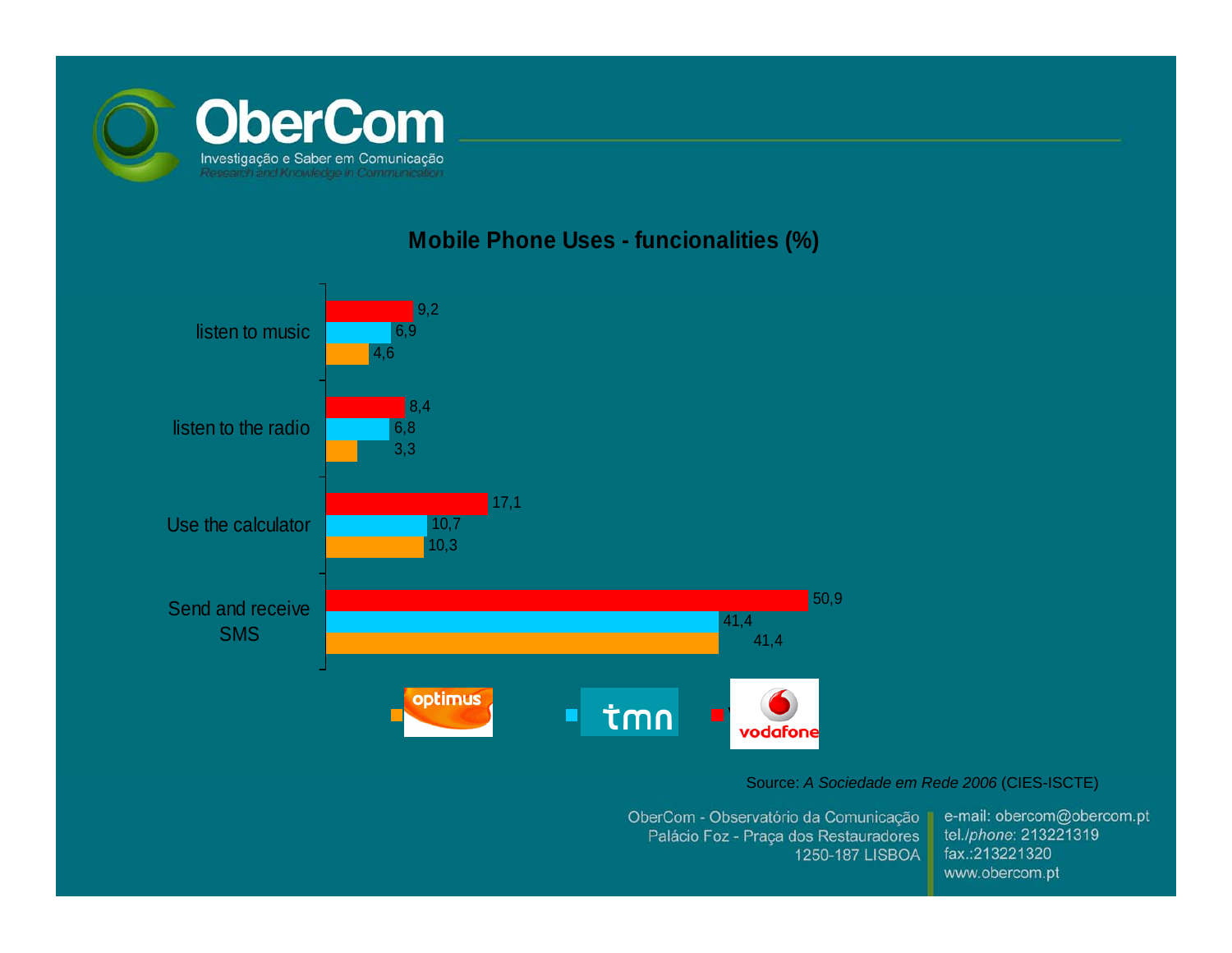

#### **Mobile Phone Uses - services (%)**



#### Source: *A Sociedade em Rede 2006* (CIES-ISCTE)

OberCom - Observatório da Comunicação Palácio Foz - Praça dos Restauradores 1250-187 LISBOA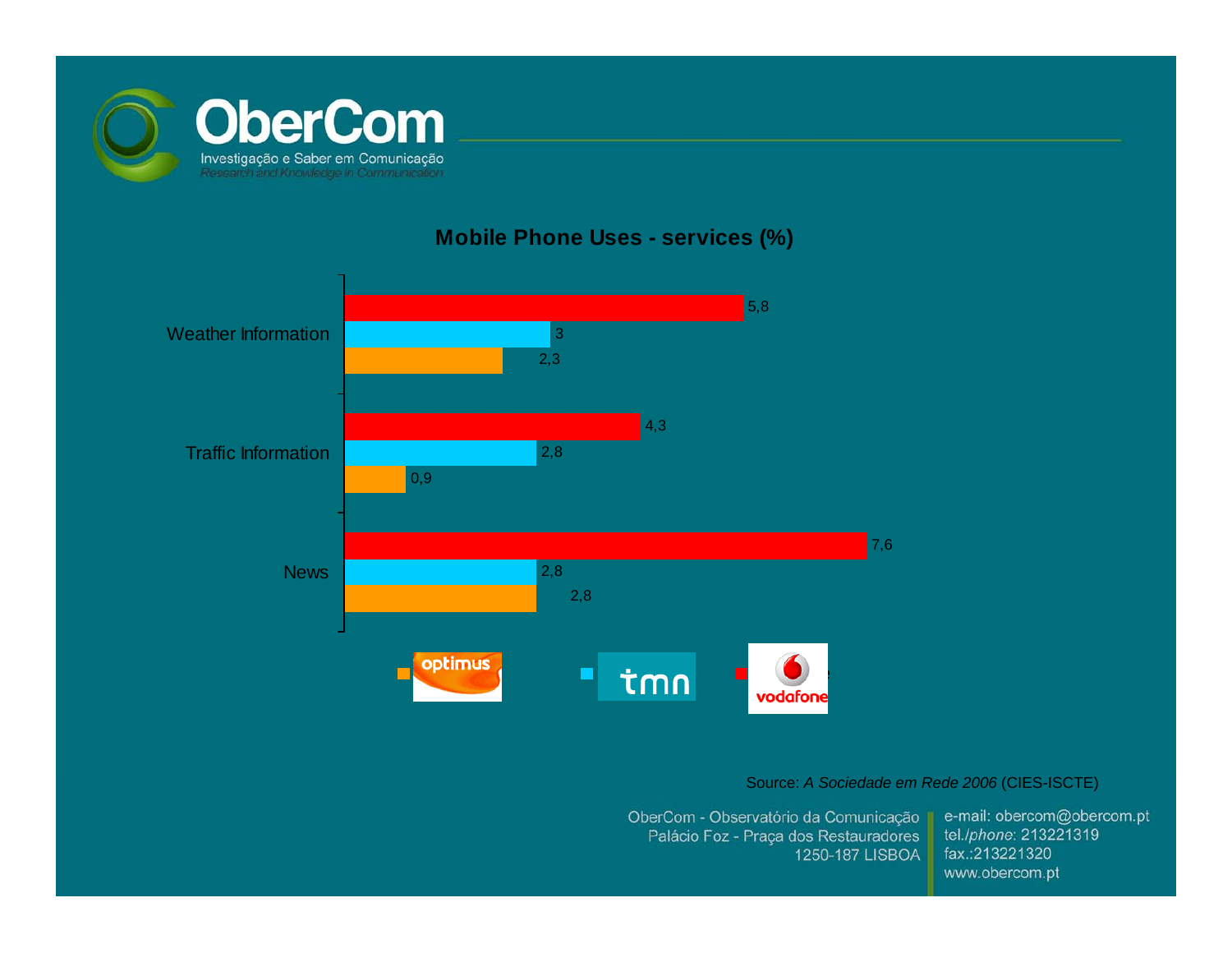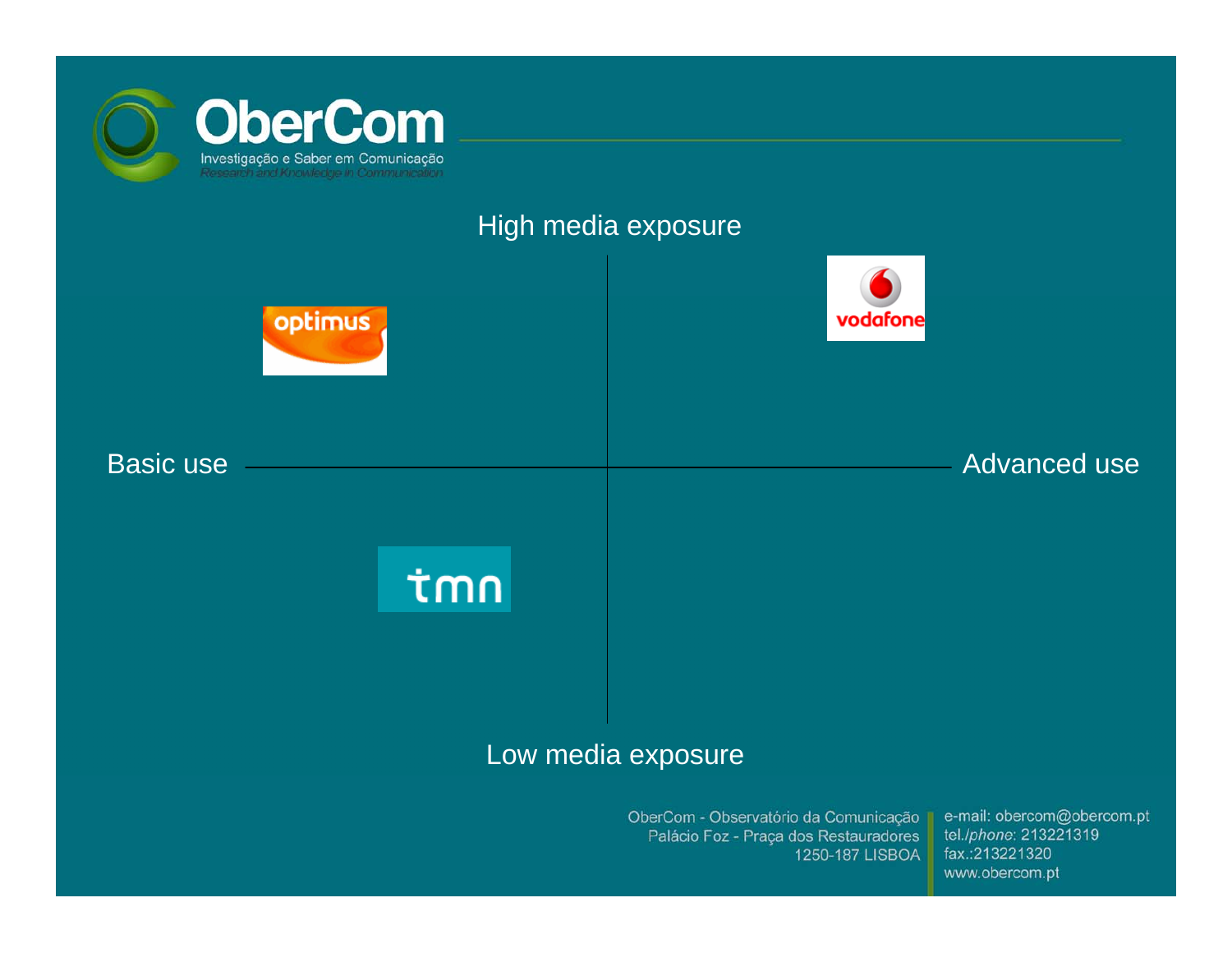

# <some tentative framing>

OberCom - Observatório da Comunicação Palácio Foz - Praça dos Restauradores 1250-187 LISBOA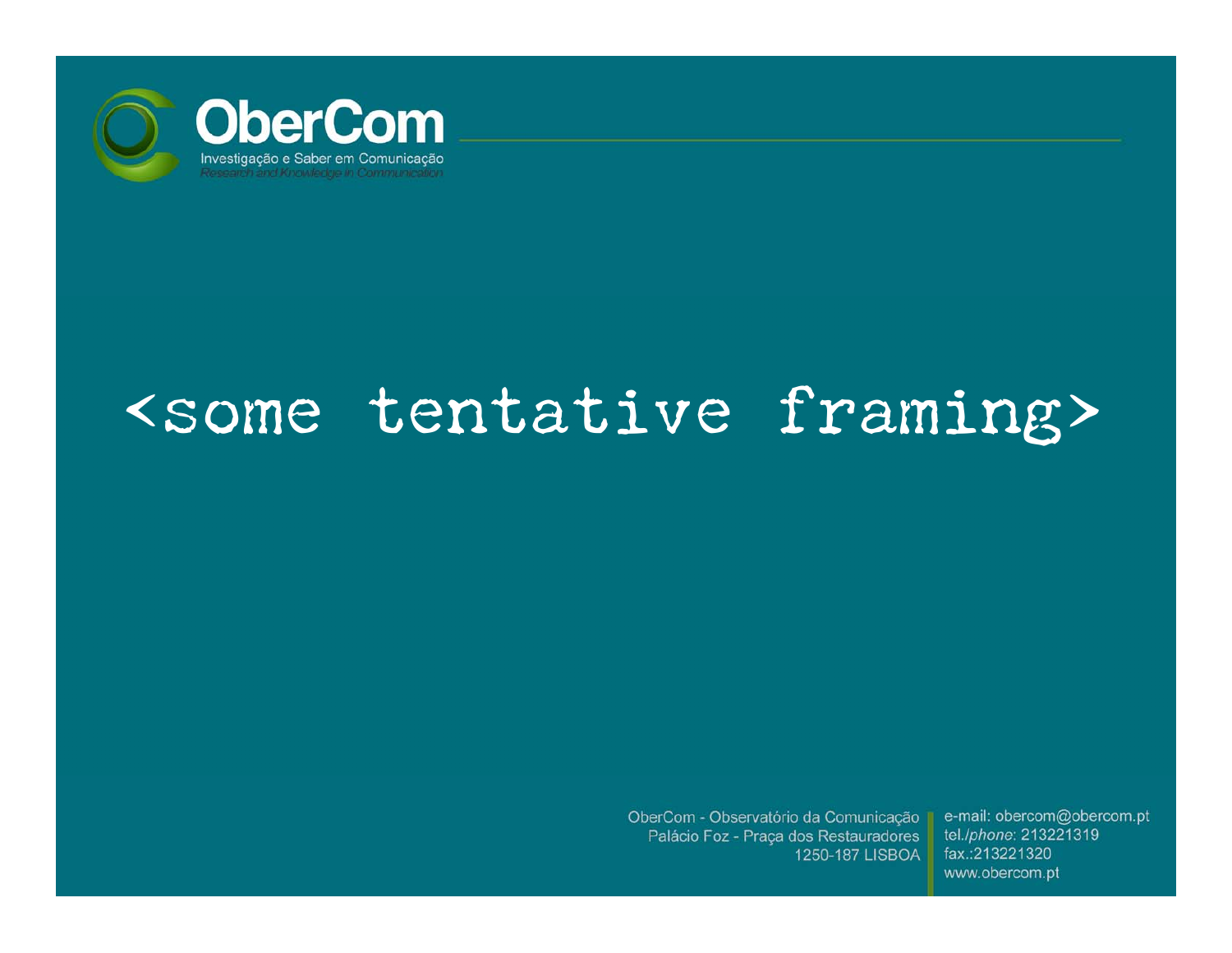

• Social Networks precede historically telephone networks.

• So, mobility of people has also preceded Mobile Networks.

> OberCom - Observatório da Comunicação II Palácio Foz - Praça dos Restauradores 1250-187 LISBOA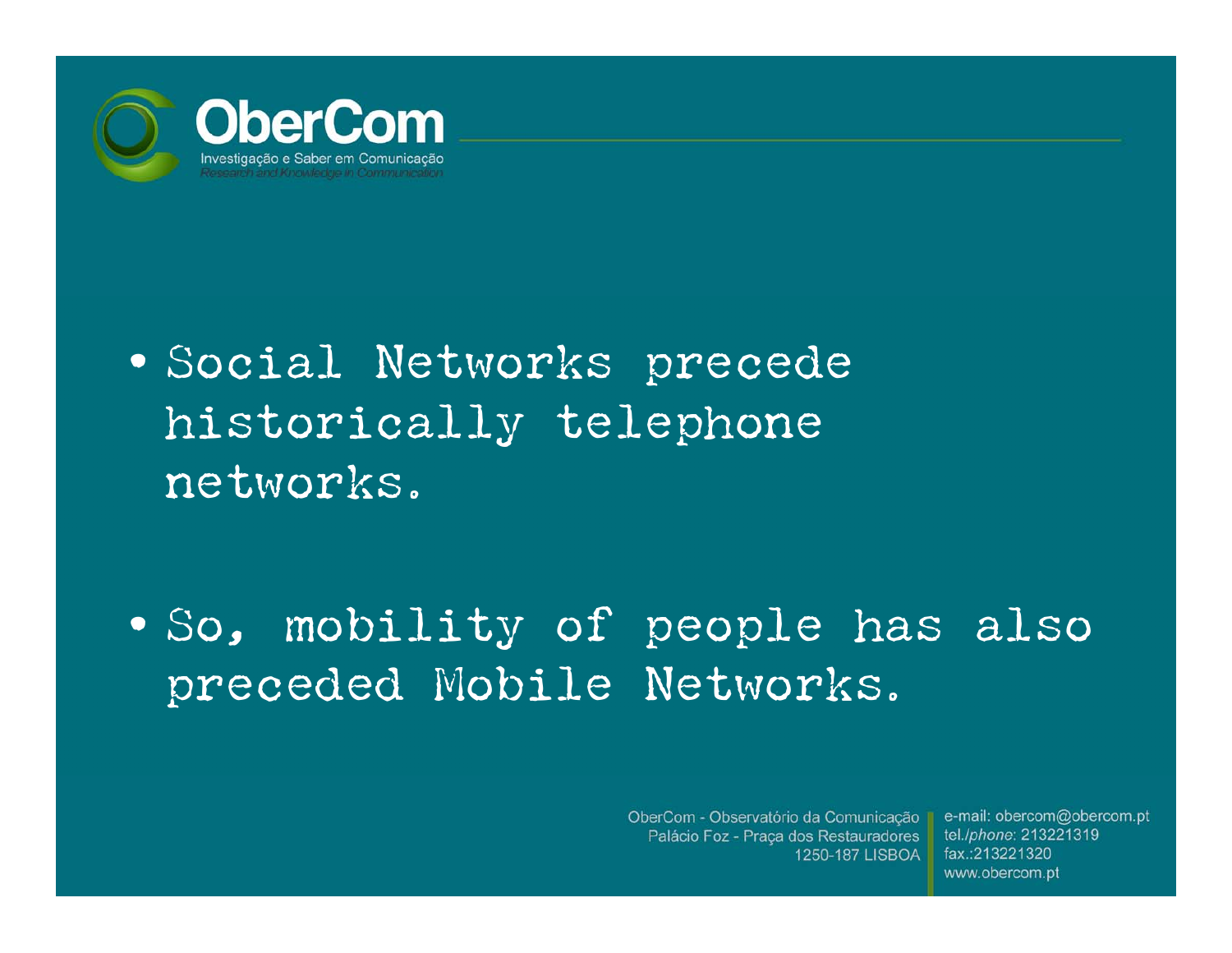

- When social networks are combined with telephone networks both shape the outcome.
- People shape the nodes of the mobile telephone networks because they are themselves the nodes (with a phone usually comes a person :).

OberCom - Observatório da Comunicação II Palácio Foz - Praça dos Restauradores 1250-187 LISBOA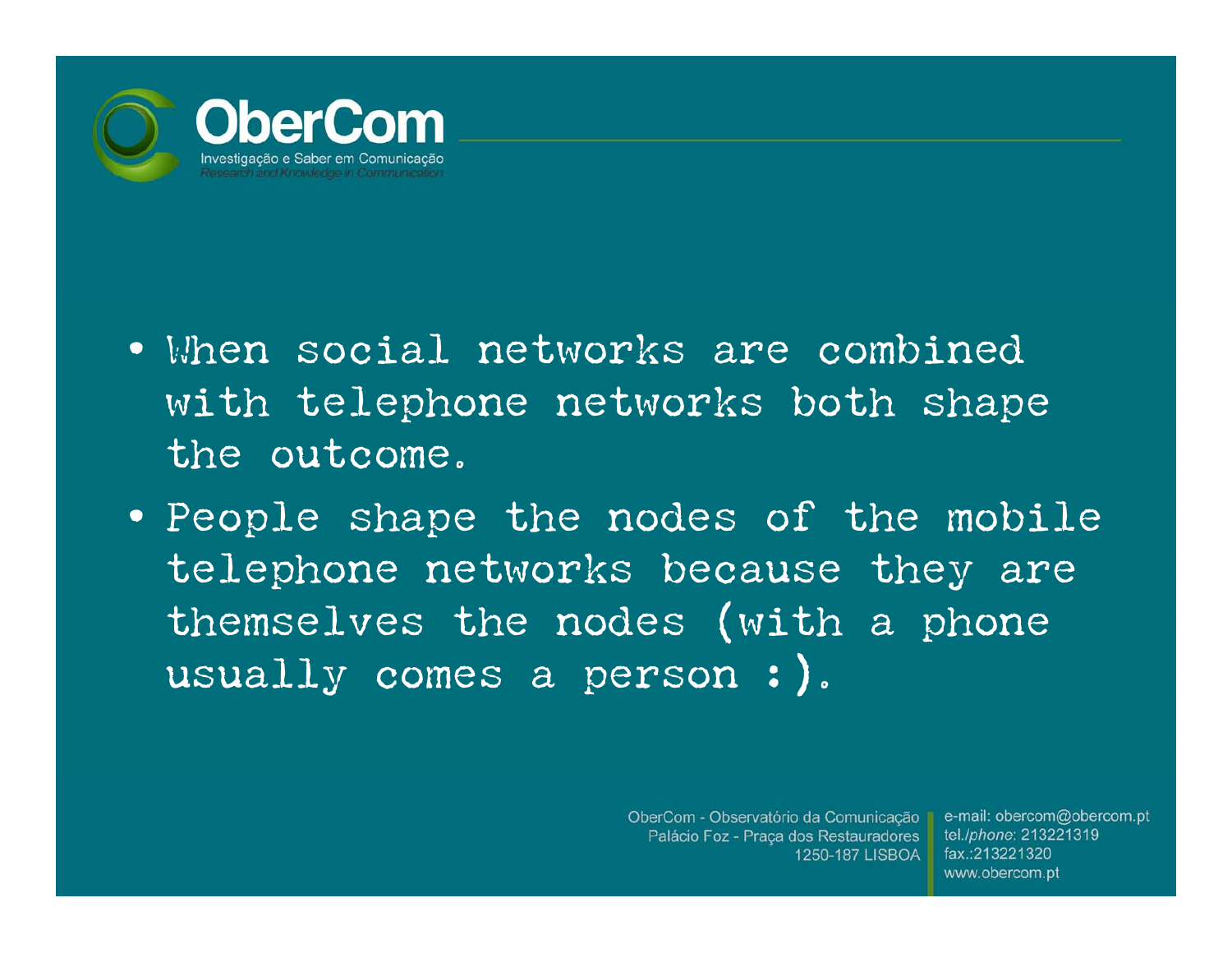

So the uses and the choice of the Network operator will not be just dependent of the offers made by them (price, services, equipments) but also on the social networks that you belong to (family, friends, hobbies, profession).

> OberCom - Observatório da Comunicação II Palácio Foz - Praça dos Restauradores 1250-187 LISBOA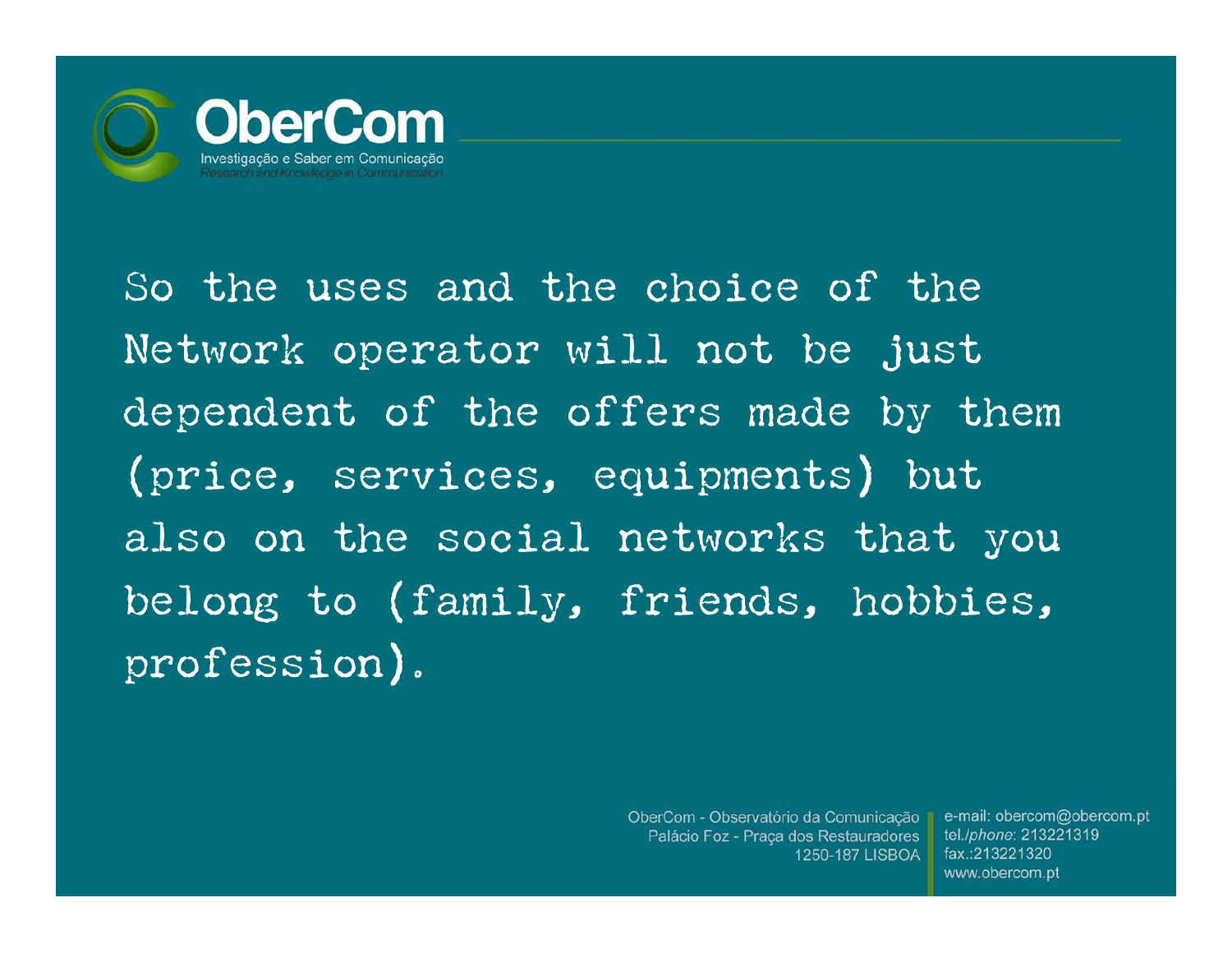

If operators are not able to understand the sum of the existing social networks operating inside their mobile phone networks they will always exercise a low intensity power of influence in shaping consumer choices.

> OberCom - Observatório da Comunicação II Palácio Foz - Praça dos Restauradores 1250-187 LISBOA